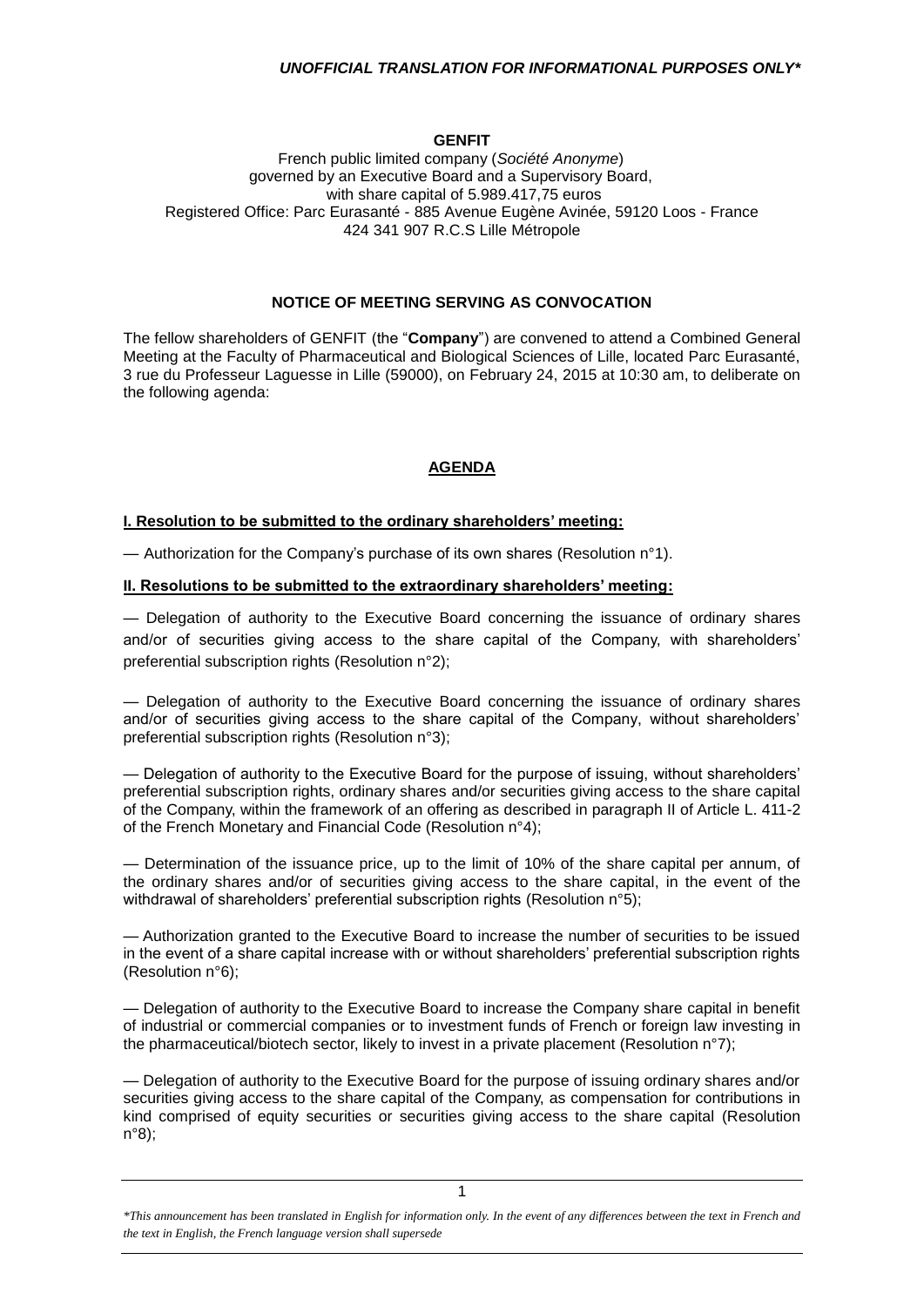— Delegation of authority to the Executive Board for the purpose of issuing ordinary shares and/or securities giving access to the share capital of the Company, in the event of a public exchange offer initiated by the Company (Resolution n°9);

— Delegation of authority to the Executive Board for the purpose of issuing autonomous share subscription warrants reserved for a specific category of persons (Resolution n°10);

— Delegation of authority to the Executive Board for the purpose of issuing redeemable share subscription warrants reserved for the benefit of the employees and member of the Company's Officers and its affiliates, without shareholders' preferential subscription right (Resolution n°11);

— Delegation of authority to the Executive Board for the purpose of issuing ordinary shares and/or securities giving access to the share capital of the Company for the benefit of the members of a company savings plan (Resolution n°12);

— Overall cap applicable to the authorizations (Resolution n°13);

— Delegation of power granted to the Executive Board for the purpose of cancelling all or part of the treasury shares of the Company, acquired pursuant to the authorization to repurchase shares (Resolution n°14);

— Powers for formalities (Resolution n°15).

*\*This announcement has been translated in English for information only. In the event of any differences between the text in French and the text in English, the French language version shall supersede*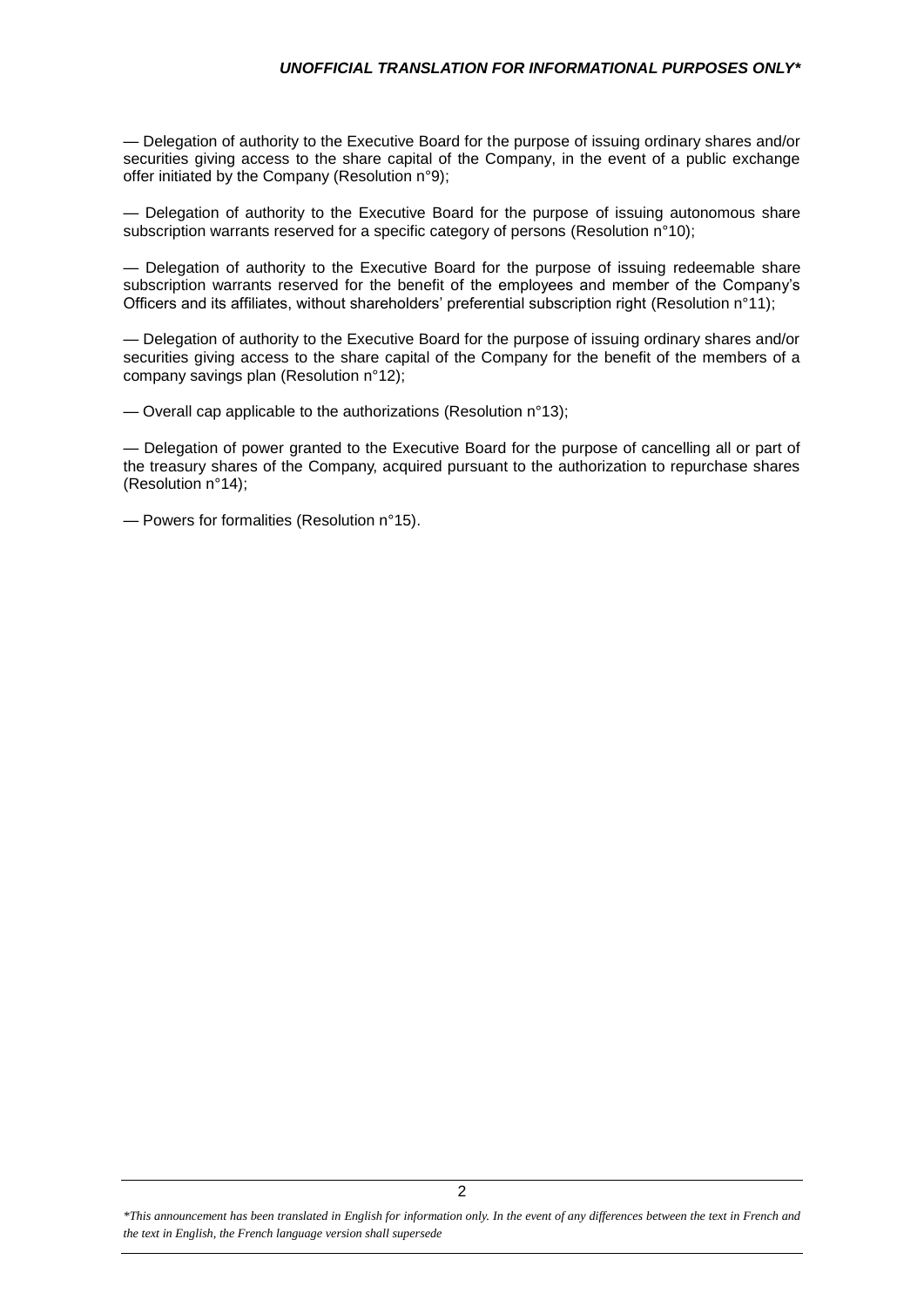# **TEXT OF RESOLUTIONS**

# **I. Resolution to be submitted to the ordinary shareholders' meeting:**

# **Resolution n°1 - Authorization for the Company's purchase of its own shares**

The Shareholders' Meeting, acting under the conditions of quorum and majority required for Ordinary Shareholders' Meetings, after having deliberated and reviewed the Executive Board's report, authorizes the Executive Board, along with the power to sub-delegate, pursuant to the conditions set forth in Articles L. 225-209 *et seq.* of the French Commercial Code, to purchase Company shares through the implementation of a share repurchase program.

The Shareholders' Meeting decides that:

- the maximum purchase price (excluding expenses) per share is set at EUR 125.00 and;
- the maximum amount of funds allocated to the implementation of this share repurchase program may not exceed EUR 500,000.

In the event of a change in the nominal share value, a share capital increase by incorporation of reserves, an allocation of free shares, a split or reverse split of securities, a distribution of reserves or of any other assets, capital amortization or any other transaction affecting shareholders' equity, the Shareholders' Meeting grants the Executive Board, along with the power to sub-delegate, pursuant to the conditions set forth in Articles L. 225-209 *et seq.* of the French Commercial Code, the powers to adjust the purchase price above in order to take into account the effect of those transactions on the value of the share.

The Shareholders' Meeting decides that the Company may purchase a number of shares such that:

— the maximum number of shares that may be acquired pursuant to this authorization may not exceed ten percent (10%) of the total number of shares comprising the Company's share capital and five percent (5%) of the total number of shares comprising the Company's share capital for the acquisitions made to retain shares and to subsequently use them as payment or in an exchange in the context of a merger, split or contribution transaction; it being specified that (i) these limits apply to an amount of the Company's share capital that will be adjusted, if necessary, to take into account those transactions that will affect the share capital subsequent to this Shareholders' Meeting, and (ii) when the shares are bought back to promote liquidity under the conditions set out by the General Regulations of the *Autorité des marchés financiers*, the number of shares taken into account to calculate the above mentioned 10% limit corresponds to the number of shares purchased, minus the number of shares re-sold during the authorization period; and

— the acquisitions carried out by the Company must not result in the Company holding, at any moment whatsoever, directly or indirectly, more than ten percent (10%) of its share capital.

This authorization is intended to allow the Company to pursue the following objectives, in compliance with applicable legislative and regulatory provisions:

- (i) to retain the Company's shares that will have been purchased and to use them in exchange or in payment within the context of potential external growth transactions, in accordance with stock market regulations;
- (ii) to deliver shares upon the exercise of rights attached to securities giving access to the share capital of the Company;
- (iii) to allocate shares to employees or corporate officers of the Company or its subsidiaries in accordance with the terms and conditions set forth by law, in particular with respect to the

*<sup>\*</sup>This announcement has been translated in English for information only. In the event of any differences between the text in French and the text in English, the French language version shall supersede*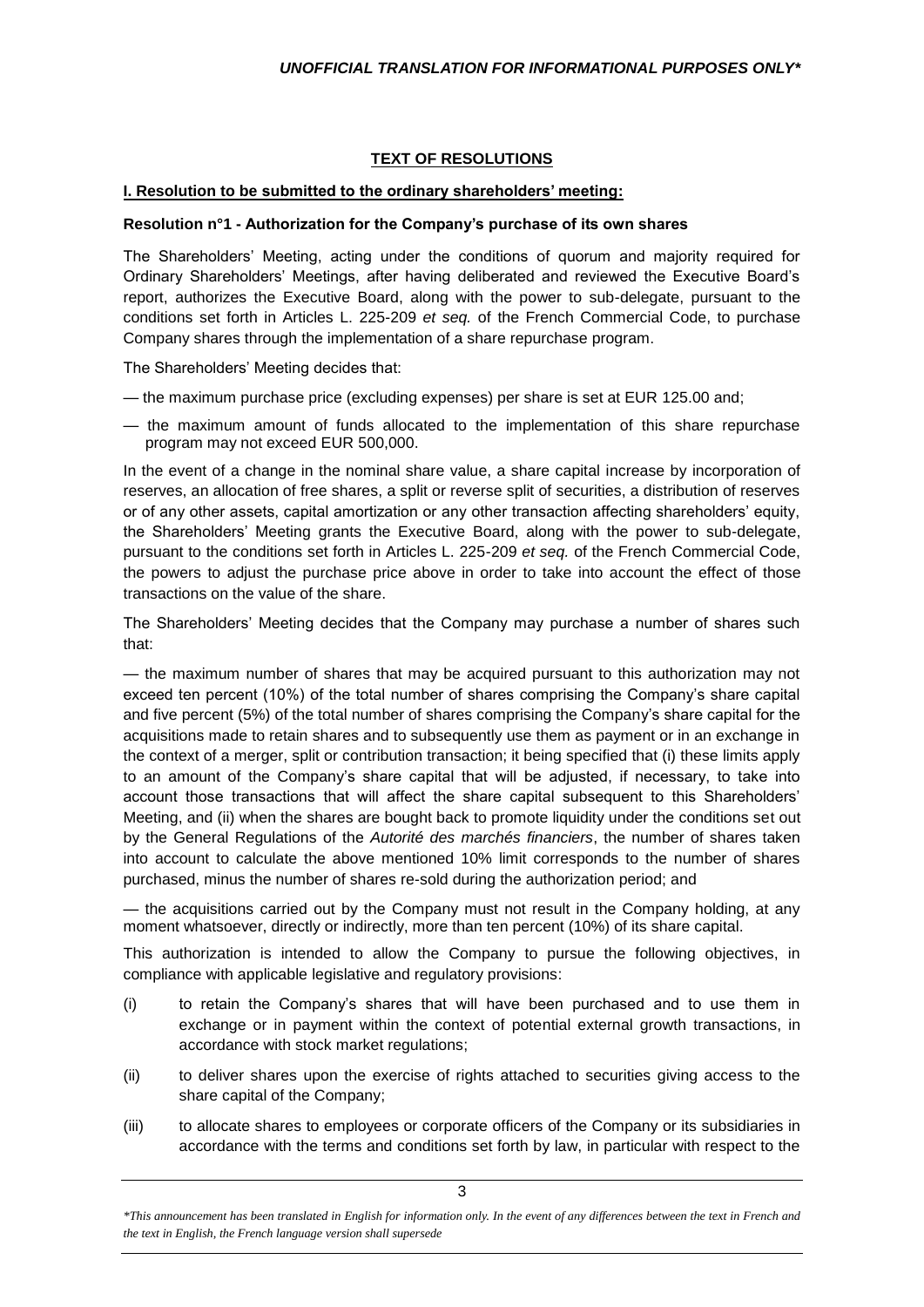allocation of free shares, the participation in the profits resulting from the expansion of the business, stock option plans or through a company savings plan;

- (iv) to ensure liquidity and to promote the secondary market for the Company's securities, which would be accomplished by an investment services provider acting under a liquidity contract in compliance with ethics charter approved by the *Autorité des marchés financiers*;
- (v) to cancel all or part of the repurchased securities, provided the fourteenth resolution below is adopted; and
- (vi) to accomplish all other authorized goals or goals that could become authorized by law or recognized or that would be recognized as a market practice by the *Autorité des Marchés Financiers*, in which case the Company would inform its shareholders by way of a press release.

The Shareholders' Meeting decides that these purchase, sale, exchange or transfer transactions may be carried out in any manner, either on the regulated market, on a multilateral trading facility, through a systematic internalizer or through an over-the-counter transaction, such as an acquisition or block trades, or by resorting to financial instruments, in particular financial derivatives negotiated on a regulated market, on a multilateral trading facility, through a systematic internalizer or through a private transaction or by resorting to warrants, in compliance with the conditions set forth by the legislative and regulatory provisions that are applicable on the date of the considered transactions and during the periods set by the Company's Executive Board or by the person to whom the Executive Board delegated its authority. The maximum portion of the share capital acquired or transferred in the form of blocks trades can be the total amount of the repurchase program.

The Shareholders' Meeting decides that these transactions may be carried out at any time, in compliance with applicable regulations, including during a public tender offer initiated by the Company or relating to the Company's securities, subject to applicable legal and regulatory provisions on this matter.

Moreover, the Shareholders' Meeting grants full powers to the Executive Board, along with the power to sub-delegate pursuant to the conditions set forth in Article L. 225-209 of the French Commercial Code, to decide and implement this authorization, to specify, if necessary, its terms and, in particular, to place any on or off-market orders, to allocate or reallocate purchased shares to the various set objectives, in accordance with applicable laws and regulations, to enter into any agreements, particularly for the purpose of maintaining share purchase and sale registries, to complete any formalities or statements with any agencies, particularly the *Autorité des marchés financiers* and, generally speaking, to take any necessary action in order to complete the transactions carried out pursuant to this authorization.

The Shareholders' Meeting also grants full powers to the Executive Board, if the law or the *Autorité des marchés financiers* were to extend or supplement to the authorized objectives for share repurchase programs, to inform the public of any changes to the repurchase program concerning the modified objectives, in accordance with applicable laws and regulations.

This authorization is granted for a period of 18 months from the date of this Shareholders' Meeting. It voids, from this day, as the case may be, any unused part of any prior authorization having the same purpose, i.e., any authorization relating to the repurchase of its own shares by the Company. This authorization therefore voids the authorization granted by the Shareholders' Meeting dated April 2, 2014 pursuant to its first resolution.

*<sup>\*</sup>This announcement has been translated in English for information only. In the event of any differences between the text in French and the text in English, the French language version shall supersede*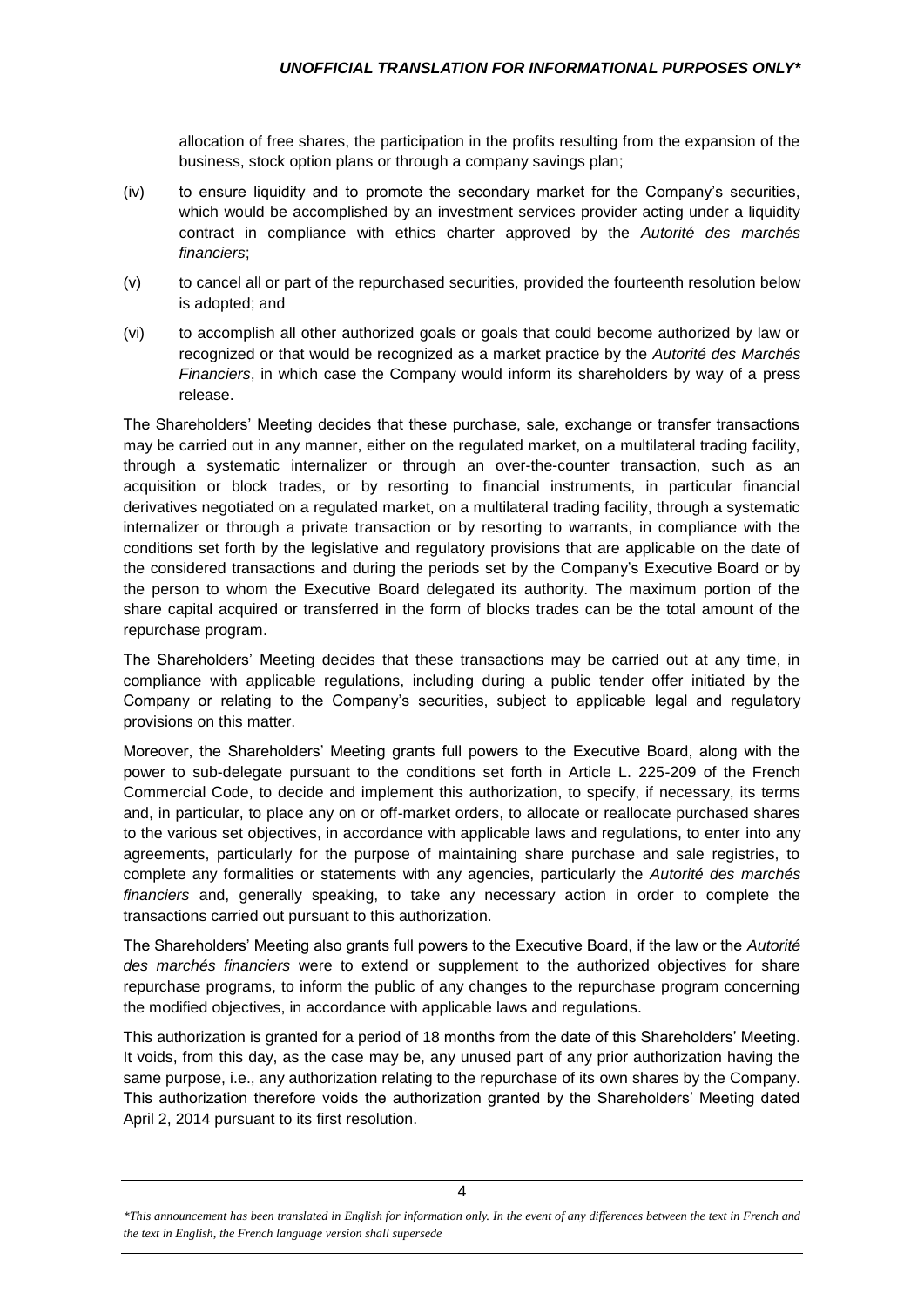# **II. Resolutions to be submitted to the extraordinary shareholders' meeting:**

## **Resolution n°2 - Delegation of authority to the Executive Board concerning the issuance of ordinary shares and/or of securities giving access to the share capital of the Company, with shareholders' preferential subscription rights**

The Shareholders' Meeting, acting under the conditions of quorum and majority required for Extraordinary Shareholders' Meetings, after having deliberated and reviewed the report of the Executive Board and the special report of the Statutory Auditors, and pursuant to the provisions of articles L. 225-129 to L. 225-129-6 and L. 228-91 *et seq*. of the French Commercial Code:

1. Delegates its authority to the Executive Board to decide, with shareholders' preferential subscription rights, on the issuance of shares or any other securities giving access to the share capital of the Company, including through the allocation of free share warrants, it being specified that said shares grant the same rights as previously issued shares subject to their dividend entitlement date ("*date de jouissance"*). Such issuance may be carried out once in full or in various installments, in the proportions and at the times it shall determine, both in France and outside of France. It is hereby further specified that the Executive Board will also have the option to subdelegate all necessary powers to decide and implement the share capital increase to the Chairman of the Executive Board or, with the Chairman's approval, to one or more of its members, under the conditions set forth by law;

2. Decides that any issuance of preferential shares and securities giving access to preferential shares is expressly excluded from such issuance;

3. Decides that the nominal amount of the share capital increases that could potentially be carried out immediately and/or in the future pursuant to this delegation cannot exceed an overall nominal amount of EUR 1,137,500 (or, on the basis of the current nominal value of the Company's shares, equal to EUR 0.25, a maximum amount of 4,550,000 shares), it being specified that this amount will be included in the overall nominal cap amount of EUR 1,200,000 set forth in the thirteenth resolution of this Shareholders' Meeting and that this overall nominal amount does not take into account any adjustments that may potentially be carried out in accordance with applicable legal and regulatory provisions and, as the case may be, with contractual stipulations providing for other cases of adjustment, in order to preserve the rights of holders of securities or other rights giving access to the share capital;

4. Also delegates its authority to the Executive Board for the purpose of deciding on the issuance of securities giving access to debt securities;

5. Decides that the overall nominal amount of securities representing debt securities giving access to the share capital of the Company or to debt securities that could potentially be issued pursuant to this delegation will amount to a maximum of EUR 1,137,500 or to the exchange value of this amount in the event of an issuance carried out in a foreign currency or in any currency unit set through reference to a number of currencies;

6. Decides that the shareholders will have the option of exercising their preferential subscription right with respect to the amount they are irrevocably entitled to, under the conditions set forth by law. In addition, the Executive Board will have the option of granting shareholders the right to subscribe, subject to a reduction, a number of securities that is higher than the amount they are irrevocably entitled to, in proportion to the subscription rights they hold and, in all cases, up to the limit of the amount they request. If the subscriptions made as an irrevocable right and, as the case may be, the subscriptions subject to a reduction, have not exhausted the total amount of an issuance of securities, the Executive Board will be able to use the following faculties:

*<sup>\*</sup>This announcement has been translated in English for information only. In the event of any differences between the text in French and the text in English, the French language version shall supersede*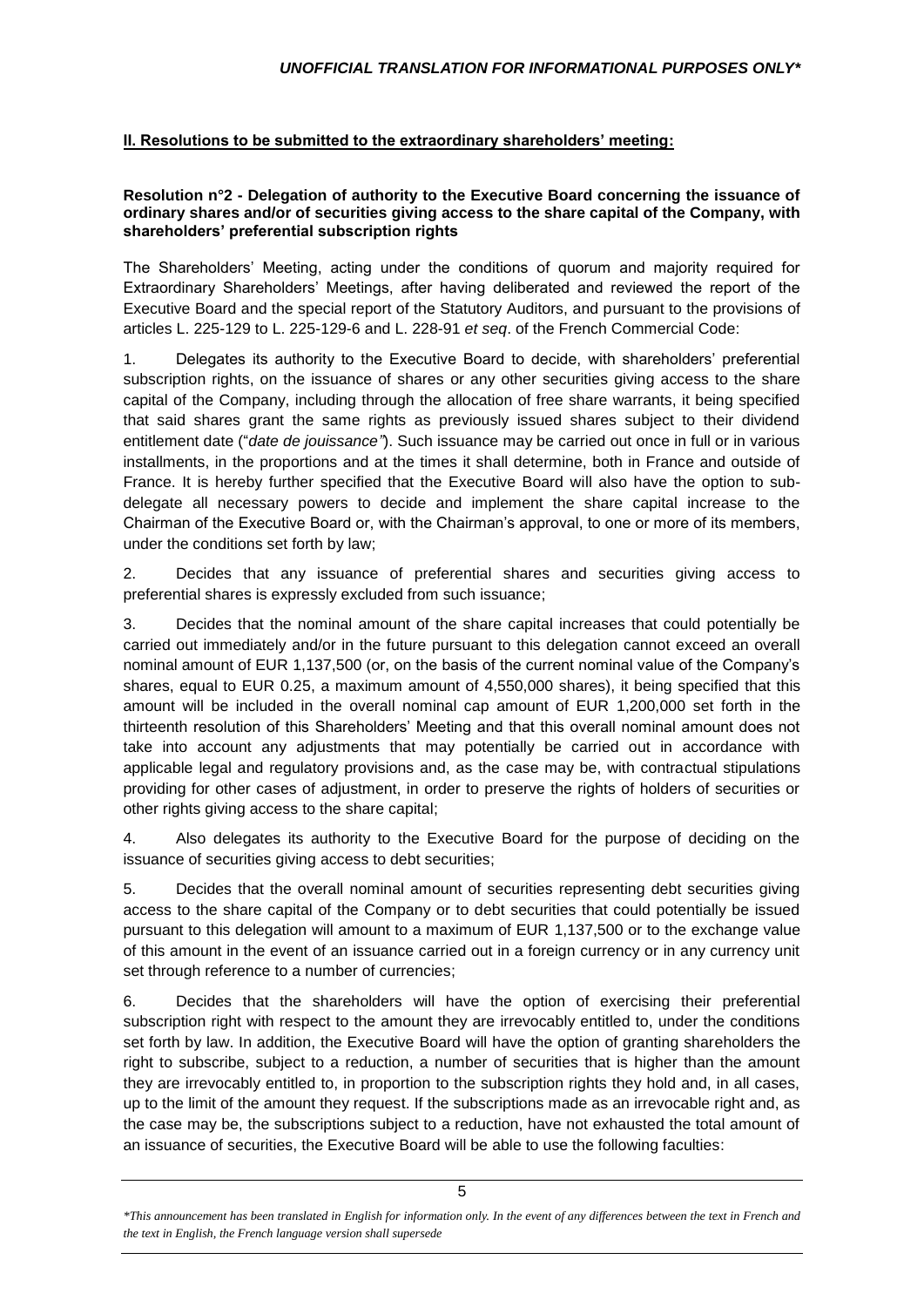- limit the issue to the amount of the subscriptions on condition that such amount is equal to at least three-quarters of the decided increase,

- freely allocate all or part of the unsubscribed securities,

- offer to the public all or part of the unsubscribed securities;

7. Acknowledges that, for the benefit of holders of securities issued pursuant to this resolution and giving access to the share capital of the Company, this delegation of authority automatically implies shareholders' renunciation of their preferential subscription right to shares that these securities grant rights over immediately or in the future;

8. Decides that the amount paid or that should be paid to the company for each of the shares issued pursuant to this delegation will be at least equal to the nominal value of the share on the issuance date of said shares;

9. Acknowledges that this delegation voids, from this day, as the case may be, any unused part of any prior delegation of authority having the same purpose, i.e., any delegation relating to a share capital increase with shareholders' preferential subscription rights, covering the shares and securities referred to in this resolution. This delegation therefore voids the delegation granted by the Shareholders' Meeting held on April 2, 2014 pursuant to its second resolution; and

10. Acknowledges that, in the event of the use by the Executive Board of the delegation of authority granted by this resolution, the Executive Board shall report to the following Ordinary Shareholders' Meeting, in accordance with applicable laws and regulations, on the use made of the delegation of authority granted by this resolution.

The delegation of authority thus granted to the Executive Board is valid for a term of 26 months as from the date of this Shareholders' Meeting.

# **Resolution n°3 - Delegation of authority to the Executive Board concerning the issuance of ordinary shares and/or of securities giving access to the share capital of the Company, without shareholders' preferential subscription rights**

The Shareholders' Meeting, acting under the conditions of quorum and majority required for Extraordinary Shareholders' Meetings, after having deliberated and reviewed the report of the Executive Board and the special report of the Statutory Auditors, and pursuant to the provisions of articles L. 225-129 to L. 225-129-6, L. 225-135, L. 225-136 and L. 228-91 *et seq.* of the French Commercial Code:

1. Delegates its authority to the Executive Board to decide, without shareholders' preferential subscription rights, on the issuance of shares or any other securities giving access to the share capital of the Company, it being specified that said shares grant the same rights as previously issued shares subject to their dividend entitlement date (*date de jouissance*). Such issuance is to be carried out through a public offering, once in full or in various installments, at the time or times set by the Executive Board and in the proportions it shall determine, both in France and outside of France. It is hereby further specified that the Executive Board will also have the option to subdelegate all necessary powers to decide and implement the share capital increase to the Chairman of the Executive Board or, with the Chairman's approval, to one or more of its members, under the conditions set forth by law;

2. Decides that any issuance of preferential shares and securities giving access to preferential shares is expressly excluded from such issuance;

3. Decides that the nominal amount of the share capital increases that could potentially be carried out immediately or in the future pursuant to this delegation cannot exceed an overall nominal amount of EUR 1,075,000 (or, on the basis of the current nominal value of the Company's

*<sup>\*</sup>This announcement has been translated in English for information only. In the event of any differences between the text in French and the text in English, the French language version shall supersede*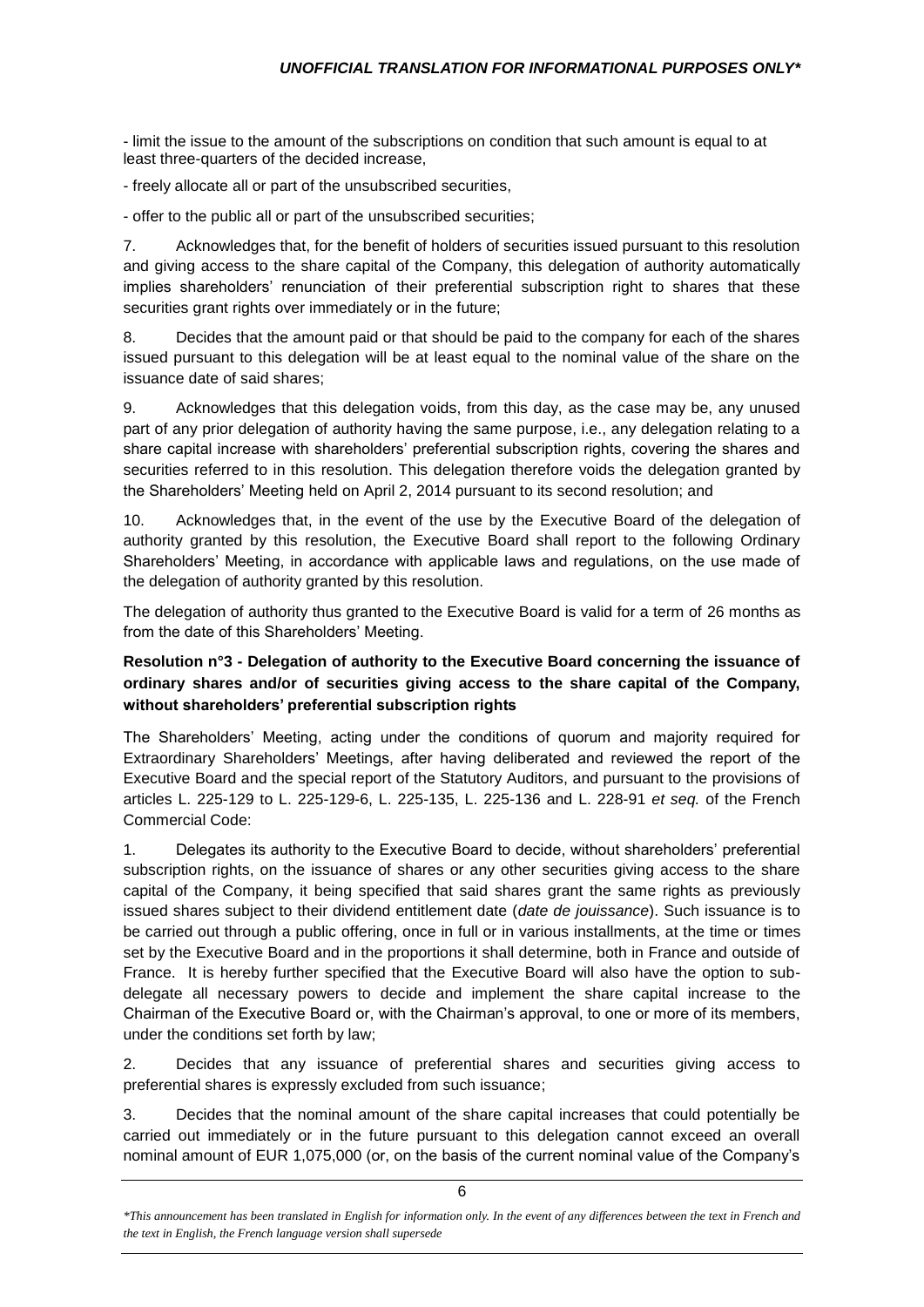shares, equal to EUR 0.25, a maximum amount of 4,300,000 shares), it being specified that this amount will be included in the overall nominal cap amount of EUR 1,200,000 set forth in the thirteenth resolution of this Shareholders' Meeting and that this overall nominal amount does not take into account any adjustments that may potentially be carried out in accordance with applicable legal and regulatory provisions and, as the case may be, with contractual stipulations providing for other cases of adjustment, in order to preserve the rights of holders of securities or other rights giving access to the share capital;

4. Also delegates its authority to the Executive Board for the purpose of deciding on the issuance of securities giving access to debt securities;

5. Decides that the overall nominal amount of securities representing debt securities giving access to the share capital of the Company or to debt securities that could potentially be issued pursuant to this delegation will amount to a maximum of EUR 1,075,000 or to the exchange value of this amount in the event of an issuance carried out in a foreign currency or in account units set through reference to a number of currencies;

6. Decides to suppress the preferential subscription right of shareholders to the securities to be issued pursuant to this delegation. The Executive Board will have the option to grant shareholders a priority subscription period bearing on all or part of the issuance of these securities, for duration and under conditions it shall determine, in accordance with the provisions of paragraph 5 of Article L. 225-135 of the French Commercial Code. This priority period shall not give rise to the creation of marketable entitlements and shall be exercised in proportion to the number of shares owned by each shareholder and may potentially be supplemented by a subscription subject to reduction;

7. Acknowledges that if the subscriptions have not absorbed all of the issuance of shares or securities giving access to the share capital, the Executive Board may limit the amount of the transaction to the amount of the subscriptions received;

8. Acknowledges that, for the benefit of holders of securities issued pursuant to this resolution and giving access to the share capital of the Company, this delegation of authority automatically implies shareholders' renunciation of their preferential subscription right to shares or securities giving access to the share capital of the Company that these securities grant rights over immediately or in the future;

9. Decides that the issuance price of the shares issued pursuant to this delegation will be set at least equal to the minimum value set forth by law and applicable regulations at the time this delegation is used, which currently corresponds to the weighted average of the price of the share during the last three stock market trading days preceding the date on which the issuance price is set, minus as the case may be a maximum discount of 5% of this amount,after any applicable corrections in order to account for the difference in dividend entitlement date (*date de jouissance*) if any;

10. Decides that the issue price of the securities giving access to the share capital will be such that the amount received immediately by the Company, increased, as applicable, by the amount it is likely to receive in the future, or, for each share issued as a result of the issue of these securities, at least equal to the minimum issuance price defined in the preceding paragraph;

11. Acknowledges that this delegation voids, from this day, as the case may be, any unused part of any prior delegation of authority having the same purpose, i.e., any delegation relating to a share capital increase without shareholders' preferential subscription rights, covering the shares and securities referred to in this resolution. This delegation therefore voids the delegation granted by the Shareholders' Meeting held on April 2, 2014 pursuant to its third resolution; and

*<sup>\*</sup>This announcement has been translated in English for information only. In the event of any differences between the text in French and the text in English, the French language version shall supersede*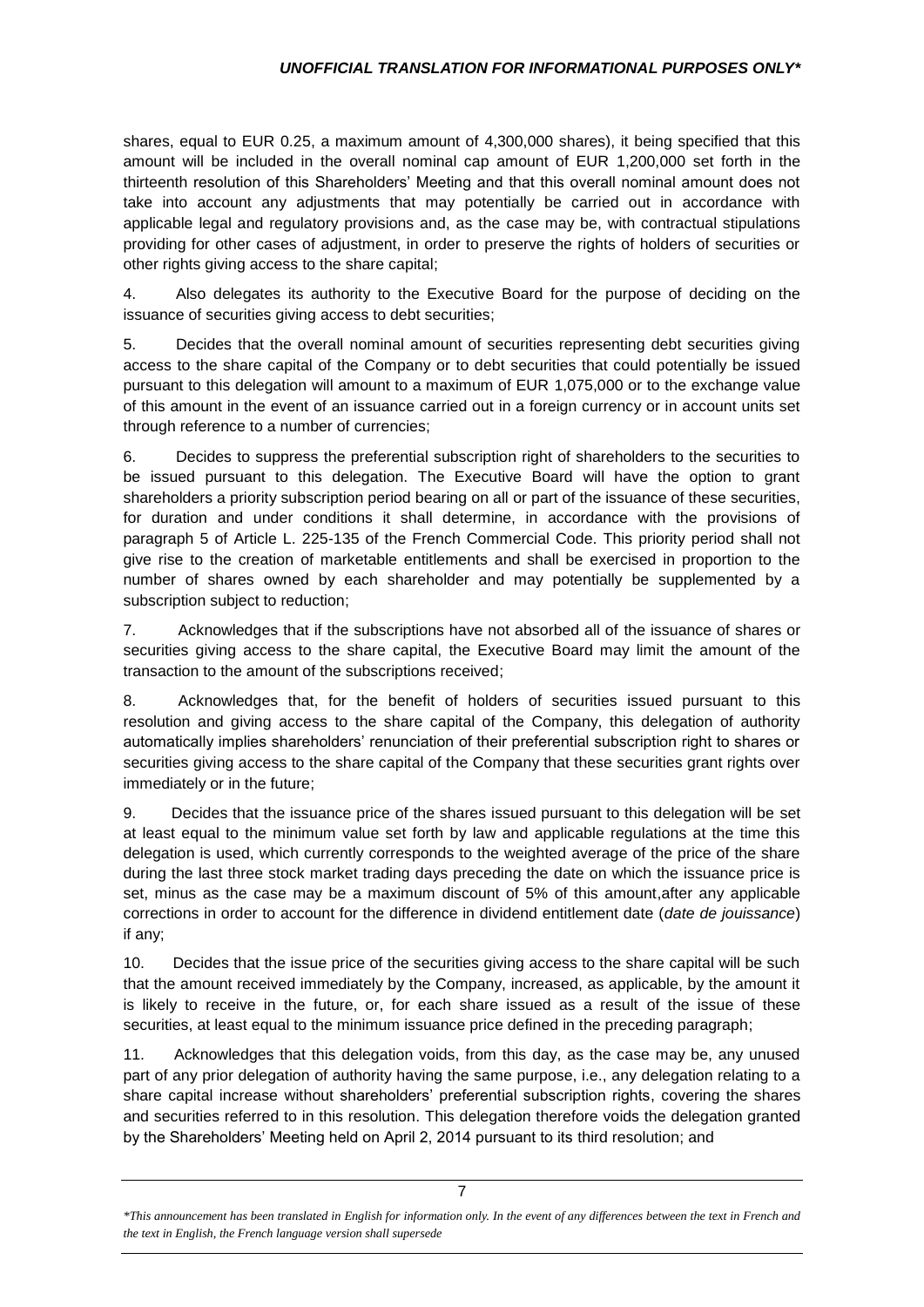12. Acknowledges that, in the event of the use by the Executive Board of the delegation of authority granted by this resolution, the Executive Board shall report to the following Ordinary Shareholders' Meeting, in accordance with applicable laws and regulations, on the use made of the delegation of authority granted by this resolution.

The delegation of authority thus granted to the Executive Board is valid for a term of 26 months as from the date of this Shareholders' Meeting.

**Resolution n°4 - Delegation of authority to the Executive Board for the purpose of issuing, without shareholders' preferential subscription rights, ordinary shares and/or securities giving access to the share capital of the Company, within the framework of an offering as described in paragraph II of Article L. 411-2 of the French Monetary and Financial Code**

The Shareholders' Meeting, acting under the conditions of quorum and majority required for Extraordinary Shareholders' Meetings, after having deliberated and reviewed the report of the Executive Board and the special report of the Statutory Auditors, and pursuant to the provisions of articles L. 225-129 to L. 225-129-6, L. 225-135, L. 225-136, L. 228-91 et seq. of the French Commercial Code and L. 411-2 of the French Monetary and Financial Code:

1. Delegates its authority to the Executive Board to decide, without shareholders' preferential subscription rights, on the issuance of shares or any other securities giving access to the share capital of the Company, it being specified that said shares grant the same rights as previously issued shares subject to their dividend entitlement date (date de jouissance). Such issuance is to be carried out through an offering qualified as a "private placement" as described in Article L. 411- 2 II of the French Monetary and Financial Code, once in full or in various installments, in the proportions and at the times it shall determine, both in France and outside of France, either in euros or in any other currency or monetary unit established by reference to several currencies. It is hereby further specified that the Executive Board will also have the option to sub-delegate all necessary powers to decide and implement on the share capital increase to the Chairman of the Executive Board or, with the Chairman's approval, to one or more of its members, under the conditions set forth by law;

2. Decides that any issuance of preferential shares and securities giving access to preferential shares is expressly excluded from such issuance;

3. Decides that the nominal amount of the share capital increases that could potentially be carried out immediately and/or in the future pursuant to this delegation cannot exceed an overall nominal amount of EUR 1,075,000 (or, on the basis of the current nominal value of the Company's shares, equal to EUR 0.25, a maximum amount of 4,300,000 shares), it being specified that this amount will be included in the overall nominal cap amount of EUR 1,200,000 set forth in the thirteenth resolution of this Shareholders' Meeting and that this overall nominal amount does not take into account any adjustments that may potentially be carried out in accordance with applicable legal and regulatory provisions and, as the case may be, with contractual stipulations providing for other cases of adjustment, in order to preserve the rights of holders of securities or other rights giving access to the share capital;

4. Decides that, issuance of capital securities carried out pursuant to this delegation will not, in any event, exceed the limits set out by the applicable regulations on the issue date, i.e. 20 % per annum at the time of the issuance; (it being specified that this 20% limit shall be assessed at any time and shall apply to the share capital as adjusted according to the transactions, with or without a public offering, affecting it subsequent to this Shareholders' Meeting);

5. Also delegates its authority to the Executive Board for the purpose of deciding on the issuance of securities giving access to debt securities;

*<sup>\*</sup>This announcement has been translated in English for information only. In the event of any differences between the text in French and the text in English, the French language version shall supersede*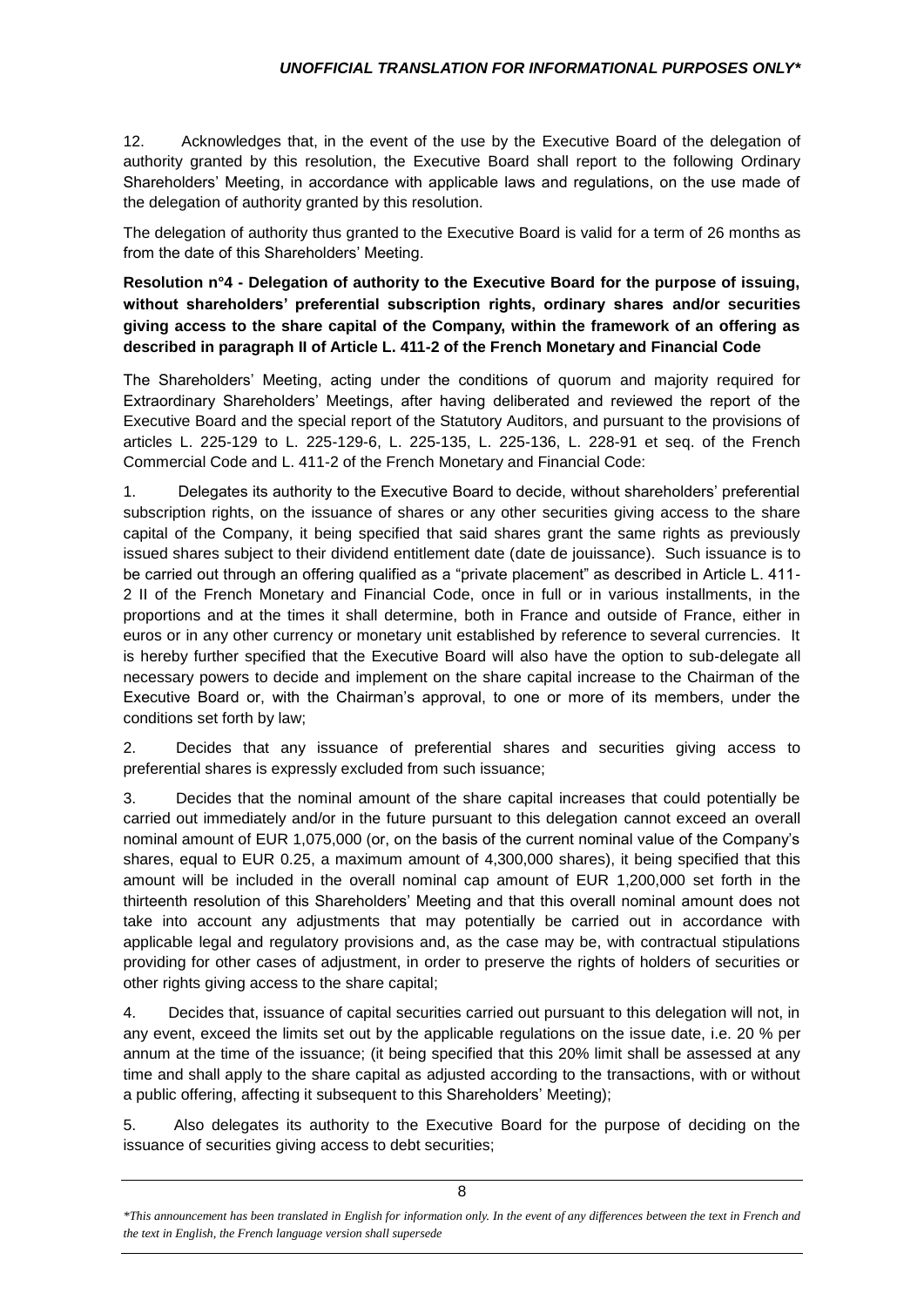6. Decides that the overall nominal amount of securities representing debt securities giving access to the share capital of the Company or to debt securities that could potentially be issued pursuant to this delegation will amount to a maximum of EUR 1,075,000 or to the exchange value of this amount in the event of an issuance carried out in a foreign currency or in account units set through reference to a number of currencies;

7. Decides to suppress the preferential subscription right of shareholders to the securities to be issued pursuant to this delegation;

8. Acknowledges that if the subscriptions have not absorbed all of the issuance of shares or securities giving access to the share capital, the Executive Board may limit the amount of the transaction to the amount of the subscriptions received;

9. Acknowledges that, for the benefit of holders of securities issued pursuant to this resolution and giving access to the share capital of the Company, this delegation of authority automatically implies shareholders' renunciation of their preferential subscription right to shares or securities giving access to the share capital that these securities grant rights over immediately or in the future;

10. Decides that the issuance price of the shares issued pursuant to this delegation will be at least equal to the minimum value set forth by law and applicable regulations at the time this delegation is used, which currently corresponds to the weighted average of the price of the share during the last three stock market trading days preceding the date on which the issuance price is set, minus as the case may be a maximum discount of 5% of this amount (after any applicable corrections in order to account for the difference in dividend entitlement date (*date de jouissance*) if any;

11. Decides that the issue price of the securities giving access to the capital will be such that the amount received immediately by the Company, increased, as applicable, by the amount it is likely to receive in the future, or, for each share issued as a result of the issue of these securities, at least equal to the minimum issuance price defined in the preceding paragraph;

12. Acknowledges that this delegation voids, from this day any unused part of any prior delegation of authority having the same purpose, i.e., any delegation relating to a share capital increase without shareholders' preferential subscription rights, by way of offer called "private placement" referred to in section II of Article L. 411-2 of the French Monetary and Financial Code, covering the shares and securities referred to in this resolution (it being specified, as necessary, that this resolution does not have the same object as third resolution). This delegation therefore voids the delegation granted by the Shareholders' Meeting held on April 2, 2014 pursuant to its fourth resolution; and

13. Acknowledges that, in the event of the use by the Executive Board of the delegation of authority granted by this resolution, the Executive Board shall report to the subsequent Ordinary Shareholders' Meeting, in accordance with the law and regulations, regarding the use made of the delegation of authority granted by this resolution.

The delegation of authority thus granted to the Executive Board is valid for a term of 26 months as from the date of this Shareholders' Meeting.

 **Resolution n°5 - Determination of the issuance price, up to the limit of 10% of the share capital per annum, of the ordinary shares and/or of securities giving access to the share capital of the Company, in the event of the withdrawal of shareholders' preferential subscription rights** 

The Shareholders' Meeting, acting under the conditions of quorum and majority required for Extraordinary Shareholders' Meetings, after having deliberated and reviewed the report of the

*<sup>\*</sup>This announcement has been translated in English for information only. In the event of any differences between the text in French and the text in English, the French language version shall supersede*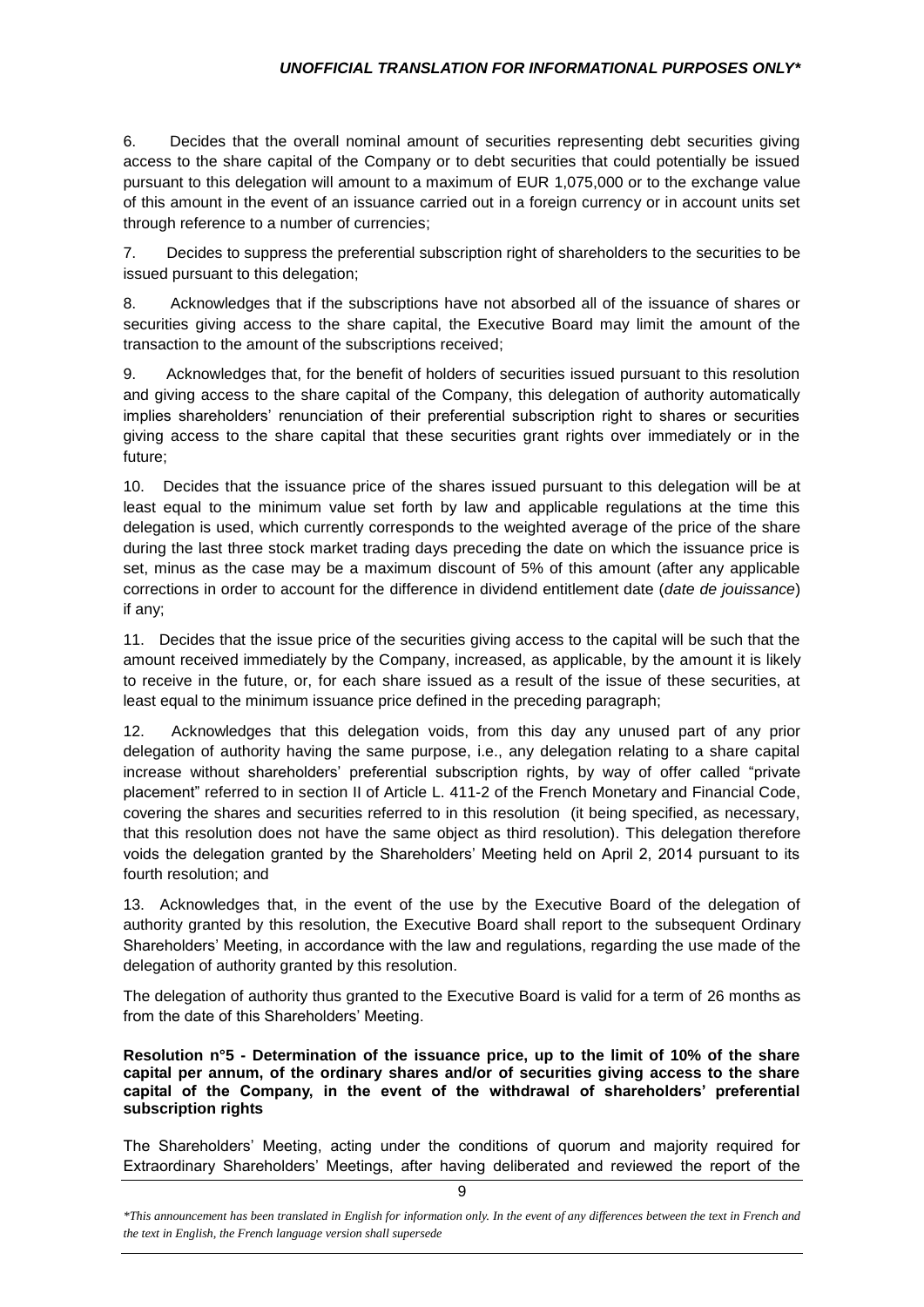Executive Board and the special report of the Statutory Auditors, and pursuant to the provisions of paragraph 2 of Article L. 225-136 1° of the French Commercial Code, and up to the limit of 10% of the share capital per annum at the time of the issuance (it being specified that this 10% limit shall be assessed at any time and shall apply to the share capital as adjusted according to the transactions, with or without a public offering, affecting it subsequent to this Shareholders' Meeting):

1. Authorizes the Executive Board, with the option to sub-delegate, under the conditions set forth by law, to set the price of the ordinary shares issued directly or through the issuance of any other securities giving access to the share capital, after taking into account any market opportunities, at a price that is at least equal to the volume-weighted average (in the central order book excluding off-market block trades) of the closing prices of the Company's share on the Euronext Paris stock exchange during the last five stock market trading days preceding the date upon which the issuance price is set, it being specified that this average could be adjusted, if necessary, to account for the different dividend entitlement date (*date de jouissance*) and potentially be discounted by a maximum amount of 15%;

2. Specifies that the stock market trading days above are those that will immediately precede the determination of the issuance price of the ordinary shares, such determination to take place at the close of the period during which investors are placing firm or indicative subscription orders (such period being the "bookbuilding" period) and therefore to reflect the price of such orders;

3. Acknowledges that the Executive Board will have the option to implement this resolution both pursuant to the third and the fourth resolutions; and

4. Acknowledges in the event the use by the Executive Board of the delegation of authority granted by this resolution, the Executive Board shall prepare a supplementary report, certified by the Statutory Auditors, describing the final terms of the transaction and providing the criteria for assessing the actual impact on the shareholder's situation.

The delegation of authority thus granted to the Executive Board is valid for a term of 26 months as from the date of this Shareholders' Meeting.

# **Resolution n°6 - Authorization granted to the Executive Board to increase the number of securities to be issued in the event of a share capital increase with or without shareholders' preferential subscription rights**

The Shareholders' Meeting, acting under the conditions of quorum and majority required for Extraordinary Shareholders' Meetings, after having deliberated and reviewed the report of the Executive Board and the special report of the Statutory Auditors, and pursuant to the provisions of Article L. 225-135-1 of the French Commercial Code:

1. Authorizes the Executive Board, with the option to sub-delegate to its Chairman or, with the Chairman's approval, to one or more of its members, under the conditions set forth by law, to increase the number of securities to be issued for each of the issuances, with or without shareholders' preferential subscription rights, decided upon pursuant to the second, the third and the fourth resolutions of this Shareholders' Meeting within thirty days following the closing of the subscription period, up to a limit of 15% of the initial issuance, and at the same price as the price retained for the initial issuance; and

2. Decides that the maximum nominal amount of the capital increases that could potentially be carried out pursuant to this delegation of authority will be included in the overall nominal share capital increase cap set by the thirteenth resolution of this Shareholders' Meeting.

The authorization granted to the Executive Board pursuant to the resolution is valid for a term of 26 months as from the date of this Shareholders' Meeting.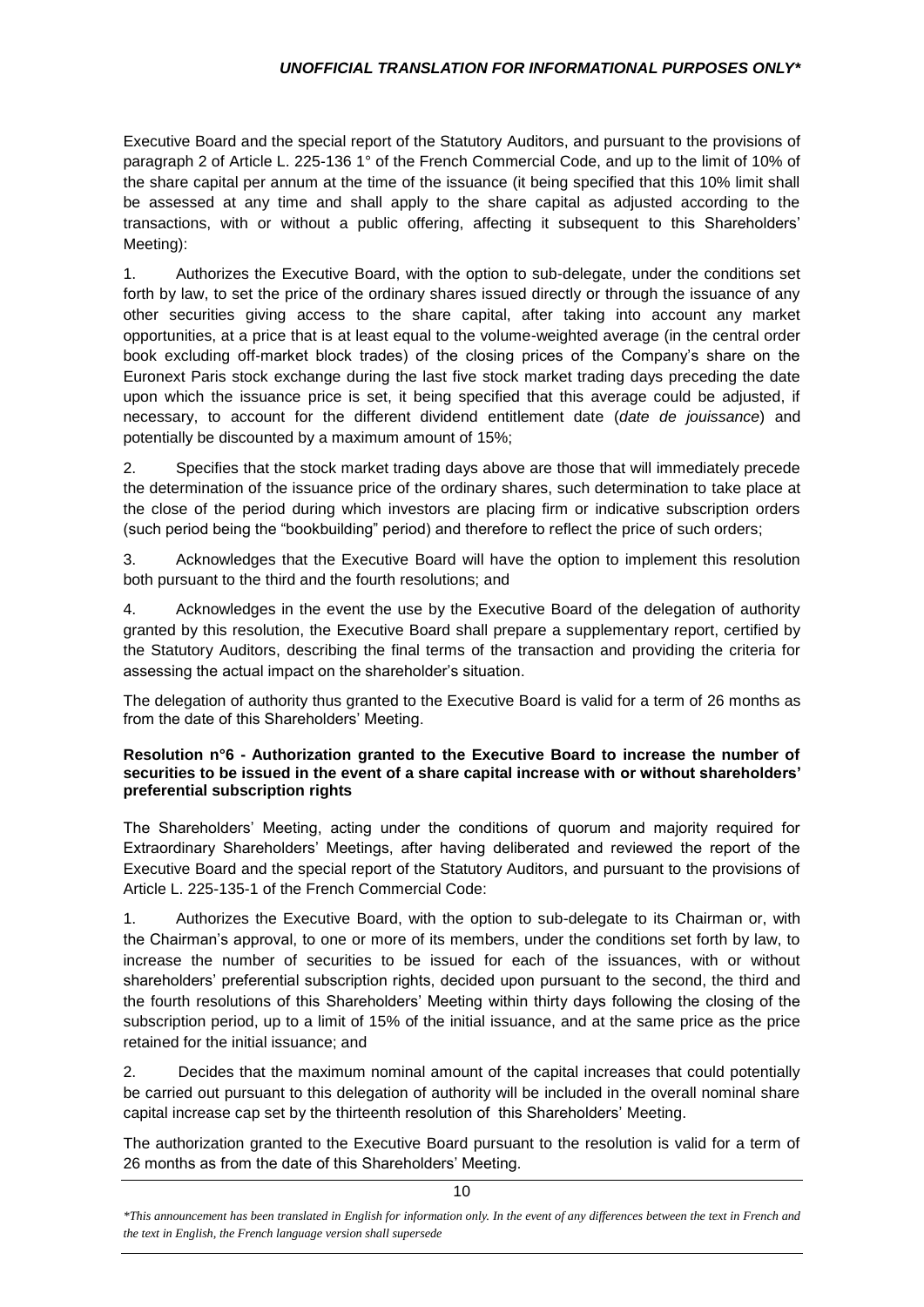#### **Resolution n°7 - Delegation of authority to the Executive Board to increase the Company share capital in benefit of industrial or commercial companies or to investment funds of French or foreign law investing in the pharmaceutical/biotech sector, likely to invest in a private placement**

The Shareholders' Meeting, acting under the conditions of quorum and majority required for Extraordinary Shareholders' Meetings, after having deliberated and reviewed the report of the Executive Board and the special report of the Statutory Auditors, and pursuant to the provisions of articles L. 225-129 to L. 225-129-6, L. 225-135, L. 225-138 and L. 228-91 *et seq.* of the French Commercial Code:

1. Delegates its authority to the Executive Board to decide to increase the share capital, without shareholders' preferential subscription rights, once in full or in various instalments, for an overall nominal amount of EUR 1,075,000 (or, on the basis of the current nominal value of the Company's shares, equal to EUR 0.25, a maximum amount of 4,300,000 shares), by the issue of shares and any other securities giving access to the capital of the Company, the said shares granting the same rights as previously issued shares subject to their dividend entitlement date (*date de jouissance*), it being specified that this amount will be included in the overall nominal cap amount of EUR 1,200,000 set forth in the thirteenth resolution of this Shareholders' Meeting and that this overall nominal amount does not take into account any adjustments that may potentially be carried out in accordance with applicable legal and regulatory provisions and, as the case may be, with contractual stipulations providing for other cases of adjustment, in order to preserve the rights of holders of securities or other rights giving access to the share capital; it being specified that the Executive Board will have the option to sub-delegate all necessary powers to decide, implement or postpone the share capital increase to the Chairman of the Executive Board or, with the Chairman's approval, to one or more of its members, under the conditions set forth by law;

2. Decides that any issuance of preferential shares and securities giving access to preferential shares is expressly excluded from such issuance;

3. Also delegates its authority to the Executive Board for the purpose of deciding on the issuance of securities giving access to debt securities;

4. Decides that the overall nominal amount of securities representing debt securities giving access to the share capital of the Company or to debt securities that could potentially be issued pursuant to this delegation will amount to a maximum of EUR 1,075,000 or to the exchange value of this amount in the event of an issuance carried out in a foreign currency or in account units set through reference to a number of currencies;

5. Decides to suppress the preferential subscription right of shareholders to the securities to be issued pursuant to this delegation and to reserved the subscription right to industrial or commercial companies or to investment funds of French or foreign law investing in the pharmaceutical/biotech sector, likely to invest in a private placement, in accordance with the provisions of article L. 411-2 II of the French Monetary and Financial Code for French investors ("qualified investors" as defined in article D. 411-1 of the French Monetary and Financial Code and "restricted circle of investors" as defined in article D. 411-4 of the French Monetary and Financial Code) and with equivalent dispositions for foreign investors;

6. Acknowledges that, for the benefit of holders of securities issued pursuant to this resolution and giving access to the share capital of the Company, this delegation of authority automatically implies shareholders' renunciation of their preferential subscription right to shares or securities giving access to the share capital that these securities grant rights;

7. Decides that the Executive Board will set the list of the beneficiaries within the category of beneficiaries mentioned above to the benefit of which the preferential subscription right have been

*<sup>\*</sup>This announcement has been translated in English for information only. In the event of any differences between the text in French and the text in English, the French language version shall supersede*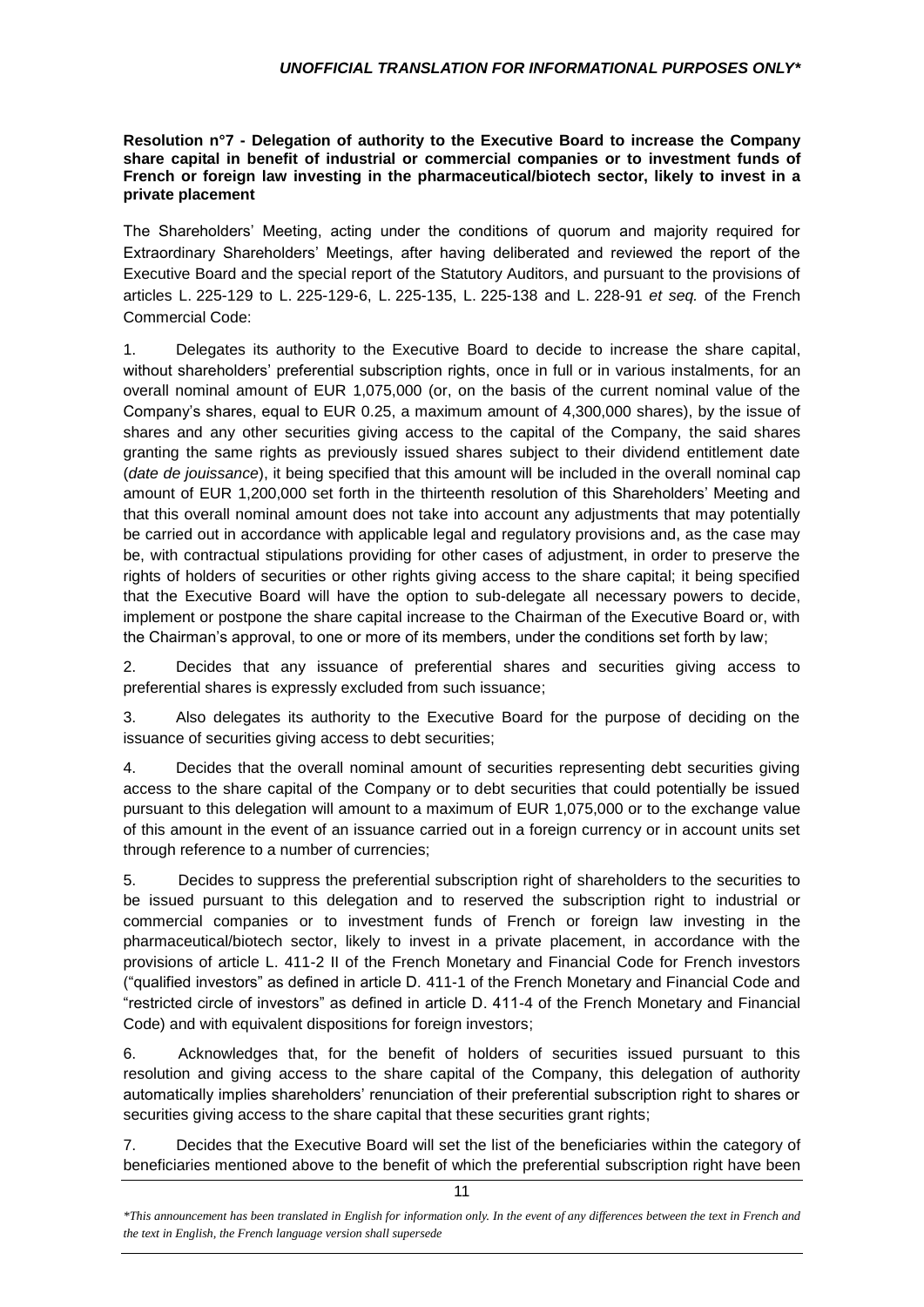suppressed and will set the characteristics, the amount and the terms of any issue and the terms of the shares to be issued. In particular, it will determine the number of shares to be issued to each beneficiary and will set, given the information contained in its report, the subscription price of such securities, their entitlement date, provided that the sum received or to be received by the Company for each share issued under this delegation shall be at least equal to the volume-weighted average (in the central order book and excluding off-market block trades) of the closing prices of the share selected from a period comprising between five and thirty consecutive sessions among the last thirty trading days preceding the date upon which the issuance price is set, it being specified that this average could be adjusted, if necessary, to account for the different dividend entitlement date (*date de jouissance*) and potentially be discounted by a maximum amount of 15%;

8. Specifies that the stock market trading days above are those that will immediately precede the determination of the issuance price of the ordinary shares, such determination to take place at the close of the period during which investors are placing firm or indicative subscription orders (such period being the "bookbuilding" period) and therefore to reflect the price of such orders;

9. Acknowledges that this delegation voids, from this day, as the case may be, any unused part of any prior delegation of authority having the same purpose, i.e., any delegation relating to a share capital increase without shareholders' preferential subscription rights reserved to the category of beneficiaries defined in this resolution, covering the shares and securities referred to in this resolution (it being specified, as necessary, that this resolution does not have the same object as fourth resolution).This delegation therefore voids the delegation granted by the Shareholders' Meeting held on April 2, 2014 pursuant to its seventh resolution; and

10. Acknowledges that, in the event of the use by the Executive Board of the delegation of authority granted by this resolution, the Executive Board shall report to the following Ordinary Shareholders' Meeting, in accordance with the law and regulations, regarding the use made of the delegation of authority granted by this resolution.

The delegation of authority thus granted to the Executive Board is valid for a term of 18 months as from the date of this Shareholders' Meeting.

#### **Resolution n°8 - Delegation of authority to the Executive Board for the purpose of issuing ordinary shares and/or securities giving access to the share capital of the Company, as compensation for contributions in kind comprised of equity securities or securities giving access to the share capital**

The Shareholders' Meeting, acting under the conditions of quorum and majority required for Extraordinary Shareholders' Meetings, after having deliberated and reviewed the report of the Executive Board and the special report of the Statutory Auditors and pursuant to the provisions of articles L. 225-129 to L. 225-129-6, L. 225-147 paragraph 6, and L. 228-91 *et seq.* of the French Commercial Code:

1. Delegates its authority to the Executive Board for the purpose of deciding on the issuance of shares or any other securities giving access to the share capital of the Company, in order to offer compensation for contributions in kind granted to the Company and comprised of equity securities or securities giving access to the share capital, when the provisions of Article L. 225-148 of the French Commercial Code do not apply and decides, as necessary, to suppress the preferential subscription right of shareholders to these shares and securities to be issued, for the benefit of the holders of these securities, it being specified that the overall nominal amount of the capital increases that could potentially be carried out pursuant to this delegation may not, at the time of the issuance exceed 10% of the share capital (this 10% limit shall apply at any time to a capital adjusted according to the transactions affecting it subsequent to this Shareholders'

*<sup>\*</sup>This announcement has been translated in English for information only. In the event of any differences between the text in French and the text in English, the French language version shall supersede*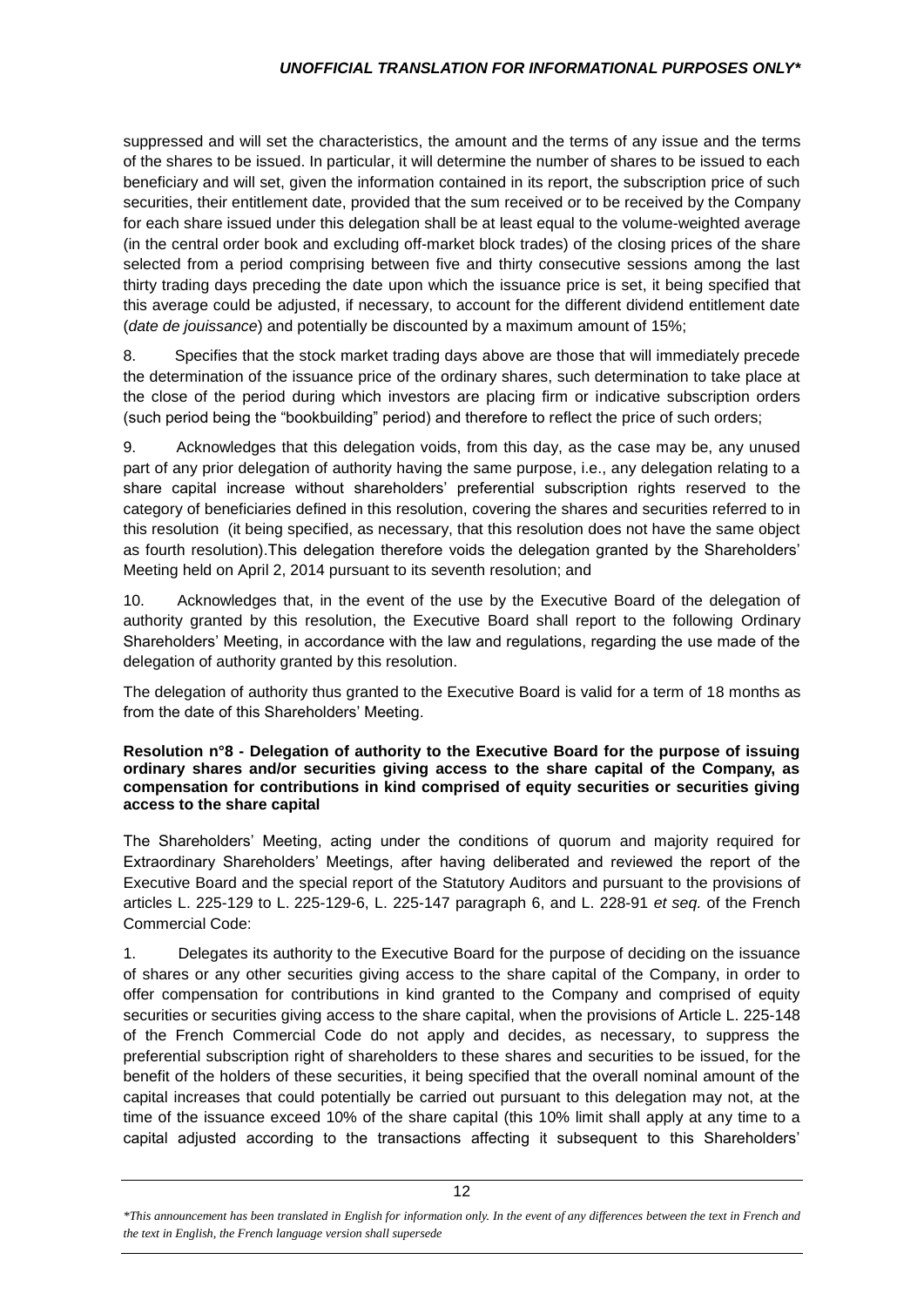Meeting), it being further specified that this amount will be included in the EUR 1,200,000 overall nominal cap amount set forth in the thirteenth resolution of this Shareholders' Meeting;

2. Decides that any issuance of preferential shares and securities giving access to preferential shares is expressly excluded from such issuance;

3. Also delegates its authority to the Executive Board for the purpose of deciding on the issuance of securities granting rights over the allocation of debt securities;

4. Decides that the overall nominal amount of securities representing debt securities giving access to the share capital of the Company or to debt securities that could potentially be issued pursuant to this delegation will amount to a maximum of EUR 1,075,000 or to the exchange value of this amount in the event of an issuance carried out in a foreign currency or in account units set through reference to a number of currencies;

5. Acknowledges that this delegation of authority implies shareholders' renunciation of their preferential subscription rights to ordinary shares to which the securities that would be issued based on this delegation may grant rights over immediately or in the future;

6. Decides that the Executive Board will have full powers, with the option to sub-delegate under the conditions set forth by law, to enforce this resolution and, in particular, to set the list of securities contributed, approve or reduce the valuation of contributions and the granting of specific advantages, to set, as the case may be, the cash amount to be paid, and acknowledge the number of securities contributed to the exchange;

7. Acknowledges that this delegation voids, from this day, as the case may be, any unused part of any prior delegation of authority having the same purpose, i.e., any delegation allowing the issuance of shares or securities giving access to share capital without shareholders' preferential subscription as compensation for contributions in kind, in the form of shares or securities giving access to the share capital. This delegation therefore voids the delegation granted by the Shareholders' Meeting held on April 2, 2014 pursuant to its eighth resolution; and

8. Acknowledges that, in the event of the use by the Executive Board of the delegation of authority granted by this resolution, the Executive Board shall report to the following Ordinary Shareholders' Meeting, in accordance with the law and regulations, regarding the use made of the delegation of authority granted by this resolution.

The delegation of authority granted to the Executive Board pursuant to this resolution is valid for a term of 26 months as from the date of this Shareholders' Meeting.

## **Resolution n°9 - Delegation of authority to the Executive Board for the purpose of issuing ordinary shares and/or securities giving access to the share capital of the Company, in the event of a public exchange offer initiated by the Company**

The Shareholders' Meeting, acting under the conditions of quorum and majority required for Extraordinary Shareholders' Meetings, after having deliberated and reviewed the report of the Executive Board and the special report of the Statutory Auditors, and pursuant to the provisions of Articles L. 225-129 to L. 225-129-6, L. 225-148, and L. 228-91 *et seq.* of the French Commercial Code:

1. Delegates its authority to the Executive Board for the purpose of deciding on the issuance of shares as well as any other securities giving access to the share capital of the Company, as compensation for securities tendered in the context of a public exchange offer initiated by the Company and carried out in France or outside of France in accordance with local regulations, relating to the securities of another company admitted to trading on one of the regulated markets described in Article L. 225-148 of the French Commercial Code, and decides, as necessary, to

*<sup>\*</sup>This announcement has been translated in English for information only. In the event of any differences between the text in French and the text in English, the French language version shall supersede*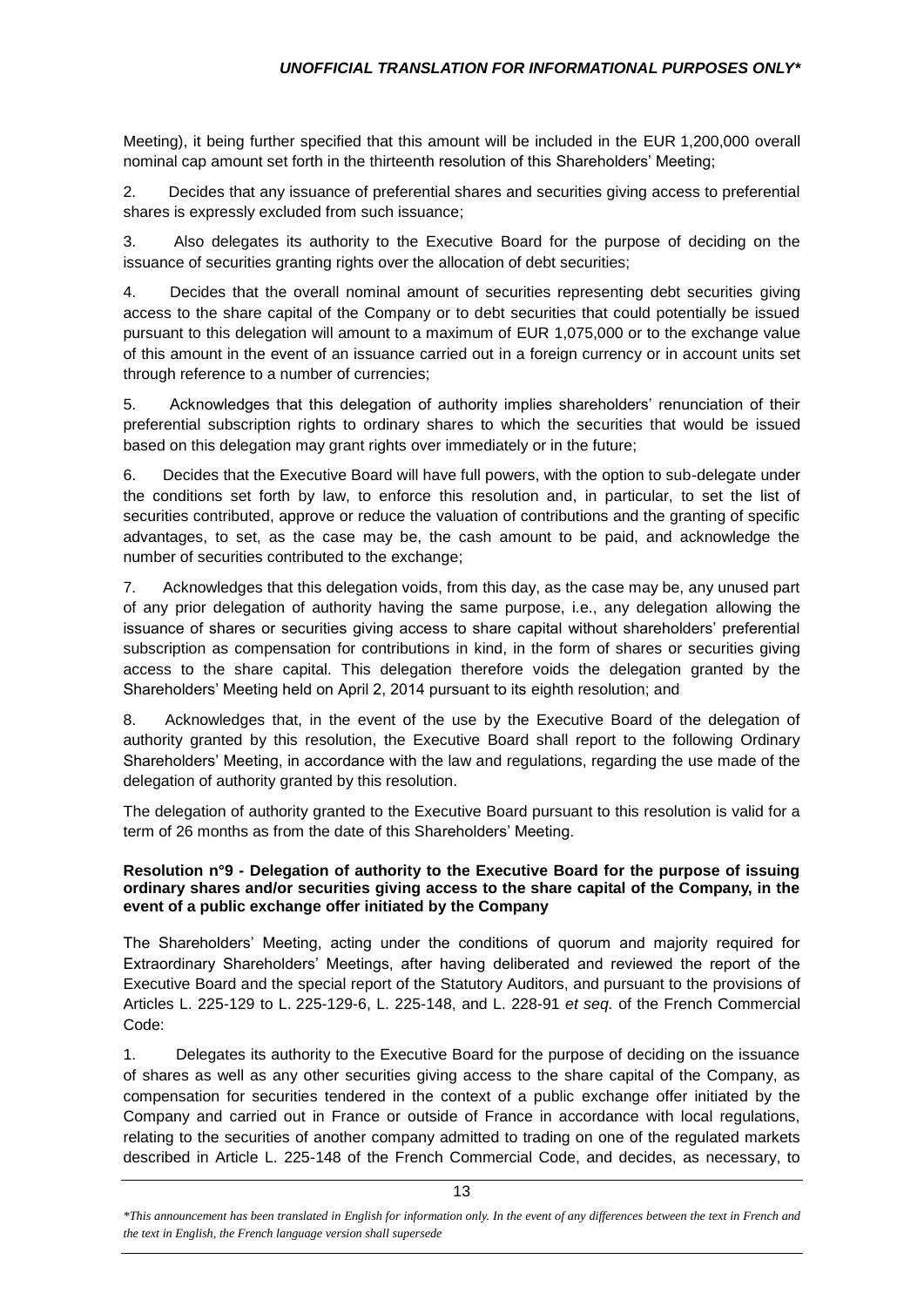suppress the preferential subscription right of shareholders to these shares and securities to be issued, for the benefit of holders of these securities; the nominal amount of the share capital increases that could potentially be carried out pursuant to this delegation cannot exceed an overall nominal amount of EUR 1,075,000 (or, on the basis of the current nominal value of the Company's shares, equal to EUR 0.25, a maximum amount of 4,300,000 shares), it being specified that this amount will be included in the EUR 1,200,000 overall nominal cap amount set forth in the thirteenth resolution of this Shareholders' Meeting and that this amount does not take into account any adjustments that may potentially be carried out in accordance with applicable legal and regulatory provisions and, as the case may be, with contractual stipulations providing for other cases of adjustment, in order to preserve the rights of holders of securities or other rights giving access to the share capital;

2. Decides that any issuance of preferential shares and securities giving access to preferential shares is expressly excluded from such issuance;

3. Also delegates its authority to the Executive Board for the purpose of deciding on the issuance of securities granting rights over the allocation of debt securities;

4. Decides that the overall nominal amount of securities representing debt securities giving access to the share capital of the Company or to debt securities that could potentially be issued pursuant to this delegation will amount to a maximum of EUR 1,075,000 or to the exchange value of this amount in the event of an issuance carried out in a foreign currency or in account units set through reference to a number of currencies;

5. Acknowledges that, for the benefit of holders of securities issued pursuant to this resolution and giving access to the share capital of the Company, this delegation of authority automatically implies shareholders' renunciation of their preferential subscription right to shares or securities giving access to the share capital that these securities grant rights over immediately or in the future;

6. Decides that the Executive Board will have full powers, with the option to sub-delegate under the conditions set forth by law, to enforce this resolution and, in particular, to set the exchange parity as well as, if applicable, the cash amount to be paid, and to acknowledge the number of securities contributed to the exchange;

7. Acknowledges that this delegation voids, from this day, as the case may be, any unused part of any prior delegation of authority having the same purpose, i.e., any delegation for the purpose of issuing ordinary shares and/or securities giving access to the share capital of the Company, in the event of a public exchange offer initiated by the Company. This delegation therefore voids the delegation granted by the Shareholders' Meeting held on April 2, 2014 pursuant to its ninth resolution; and

8. Acknowledges that, in the event of the use by the Executive Board of the delegation of authority granted by this resolution, the Executive Board shall report to the following Ordinary Shareholders' Meeting, in accordance with the law and regulations, regarding the use made of the delegation of authority granted by this resolution.

The delegation of authority granted to the Executive Board pursuant to this resolution is valid for a term of 26 months as from the date of this Shareholders' Meeting.

## **Resolution n°10 - Delegation of authority to the Executive Board for the purpose of issuing autonomous share subscription warrants reserved for a specific category of persons**

The Shareholders' Meeting, acting under the conditions of quorum and majority required for Extraordinary Shareholders' Meetings, after having deliberated and reviewed the report of the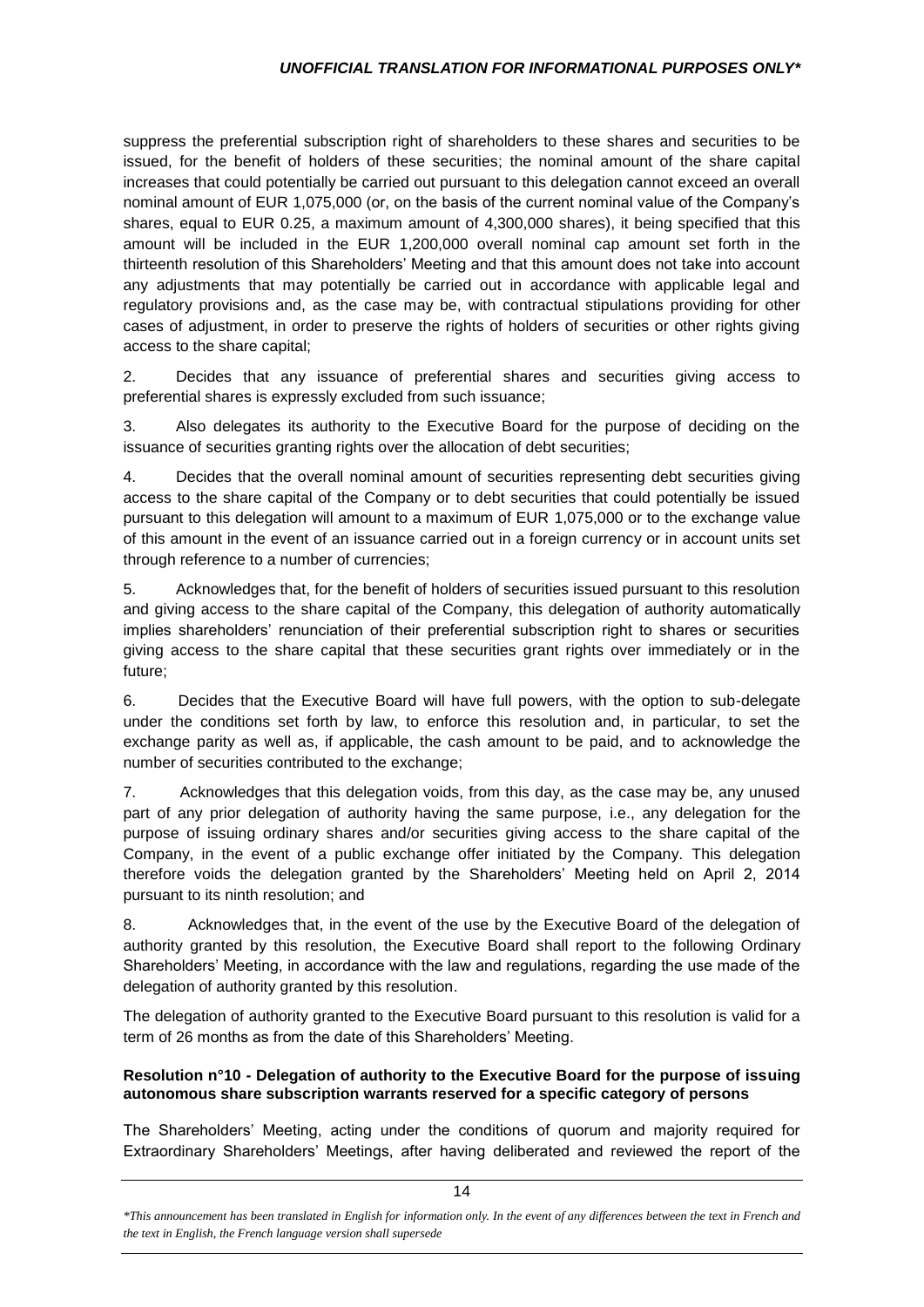Executive Board and the special report of the Statutory Auditors, and pursuant to the provisions of Article L. 225-129 to L. 225-129-6, L. 225-138 and L. 228-91 *et seq.* of the French Commercial Code:

1. Delegates its authority to the Executive Board for the purpose of deciding to increase the share capital, either once in full or in a number of installments, in the proportions and at the times it shall determine, through the issuance of share subscription warrants (*bons de souscription d'actions*, or "BSA"), it being specified that the Executive Board may delegate to the Chairman of the Executive Board or, with the Chairman's approval, to one or more of its members, under the conditions set forth by law, all the necessary powers to decide on the share capital increase;

2. Decides that the nominal amount of the share capital increases that could potentially be carried out pursuant to this delegation cannot exceed a maximum nominal amount of EUR 31,250 (or, on the basis of the current nominal value of the Company's shares, equal to EUR 0.25, a maximum amount of 125,000 shares), it being specified that this cap will be included in the EUR 1,200,000 overall nominal cap amount provided for in the thirteenth resolution of this Shareholders' Meeting and that this amount does not take into account any adjustments that may potentially be carried out in accordance with applicable legal and regulatory provisions and, as the case may be, with contractual stipulations providing for other cases of adjustment, in order to preserve the rights of holders of securities or other rights giving access to the share capital;

3. Decides that any issuance of preferential shares and securities giving access to preferential shares is expressly excluded from such issuance;

4. Decides to suppress the preferential subscription right of shareholders to the BSA referred to in this resolution and to reserve the right to assign such rights to any natural person or legal entity that is a member of the Supervisory Board (including after the resolutions presented to this shareholders' Meeting have been adopted) or a consultant of the Company able to prove an existing contractual relationship with the Company as of the date of the Supervisory Board meeting authorizing the use of this delegation by the Executive Board;

5. Acknowledges that, for the benefit of holders of the BSA issued pursuant to this resolution and giving access to the share capital of the Company, this delegation of authority automatically implies shareholders' renunciation of their preferential subscription right to shares that these BSA grant rights over;

6. Decides that the Executive Board will determine the precise list of beneficiaries within the category of beneficiaries previously mentioned for whose benefit the preferential subscription right was suppressed and will determine the characteristics, amounts and terms and conditions of any issuance, as well as the terms and conditions for paying up the issued shares, being specified that one share subscription warrant will give the right to subscribe to one Company's share. In particular, it will determine the number of the BSA to be issued for the benefit of each beneficiary and will set, taking into account the guidelines included in its report, the subscription price of such BSA, their dividend entitlement date (*date de jouissance*), it being specified that the amount paid or that should be paid to the Company for each share issued within the context of this delegation, will be at least equal to the volume-weighted average of the closing prices of the share noted during a period of a minimum of five consecutive trading days to a maximum of thirty consecutive trading days among the last thirty trading days preceding the date upon which the issuance price is set, and potentially be discounted by a maximum amount of 5% at the time of allocation of the BSA;

7. Decides that prior to using this delegation of authority, the Executive Board shall inform the Supervisory Board;

*<sup>\*</sup>This announcement has been translated in English for information only. In the event of any differences between the text in French and the text in English, the French language version shall supersede*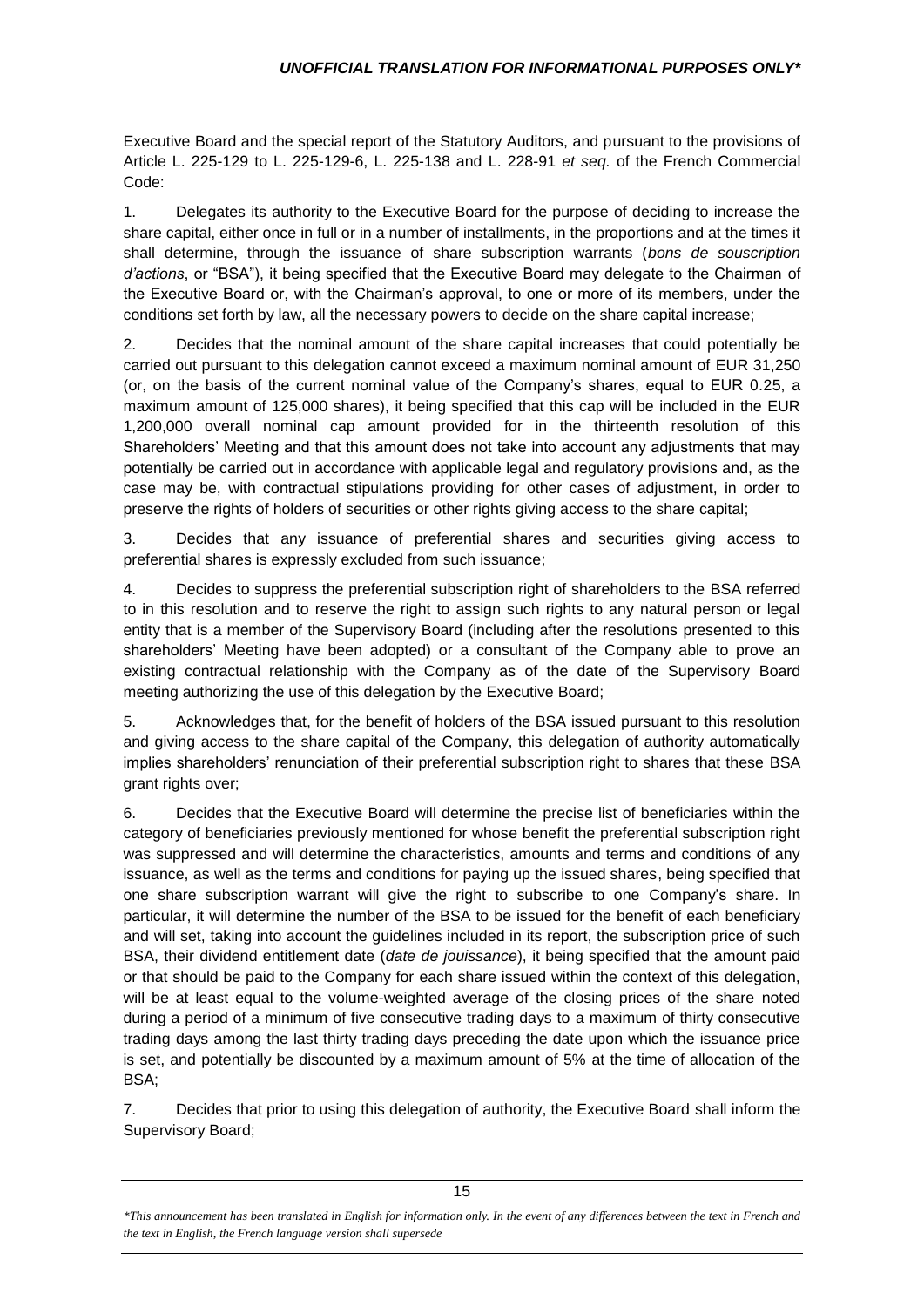8. Acknowledges that this delegation voids, from this day, as the case may be, any unused part of any prior delegation of authority having the same purpose, i.e., any delegation for the purpose of issuing autonomous BSA reserved for a specific category of persons. This delegation therefore voids the delegation granted by the Shareholders' Meeting held on April 2, 2014 pursuant to its tenth resolution; and

9. Acknowledges that, in the event of the use by the Executive Board of the delegation of authority granted by this resolution, the Executive Board shall report to the following Ordinary Shareholders' Meeting, in accordance with the law and regulations, regarding the use made of the delegation of authority granted by this resolution.

The delegation of authority thus granted to the Executive Board is valid for a term of 18 months as from the date of this Shareholders' Meeting.

#### **Resolution n°11 - Delegation of authority to the Executive Board for the purpose of issuing redeemable share subscription warrants reserved for the benefit of the employees and member of the Company's Officers and its affiliates, without shareholders' preferential subscription right**

The Shareholders' Meeting, acting under the conditions of quorum and majority required for Extraordinary Shareholders' Meetings, after having deliberated and reviewed the report of the Executive Board and the special report of the Statutory Auditors, and pursuant to the provisions of Article L. 225-129 to L. 225-129-6, L. 225-138 and L. 228-91 *et seq.* of the French Commercial Code:

1. Delegates its authority to the Executive Board for the purpose of deciding to increase the share capital, either once in full or in a number of installments, in the proportions and at the times it shall determine, through the issuance of redeemable share subscription and/or acquisition warrants (*bons de souscription et/ou d'acquisition d'actions remboursables*, or "BSAAR"), it being specified that the Executive Board may delegate to the Chairman of the Executive Board or, with the Chairman's approval, to one or more of its members, under the conditions set forth by law, all the necessary powers to decide on the share capital increase;

2. Decides that the nominal amount of the share capital increases that could potentially be carried out pursuant to this delegation cannot exceed a maximum nominal amount of EUR 31,250 (or, on the basis of the current nominal value of the Company's shares, equal to EUR 0.25, a maximum amount of 125,000 shares), it being specified that this cap will be included in the EUR 1,200,000 overall nominal cap amount provided for in the thirteenth resolution of this Shareholders' Meeting and that this amount does not take into account any adjustments that may potentially be carried out in accordance with applicable legal and regulatory provisions and, as the case may be, with contractual stipulations providing for other cases of adjustment, in order to preserve the rights of holders of securities or other rights giving access to the share capital;

3. Decides to suppress the preferential subscription right of shareholders to the BSAAR referred to in this resolution and to reserve the right to assign such rights to any employee and corporate officers of the Company and its French or foreign affiliates. The Executive Board will determine the list of beneficiaries authorized to subscribe the BSAAR and the overall number of BSAAR to be subscribed by each of them;

4. Decides that the Executive Board:

a) Will determine the characteristics of the BSAAR, including subscription price to be determined, advice taken from an independent expert, based on the parameters influencing its value (i.e. mainly: exercise price, lock-up period, exercise period, trigger and repayment period,

*<sup>\*</sup>This announcement has been translated in English for information only. In the event of any differences between the text in French and the text in English, the French language version shall supersede*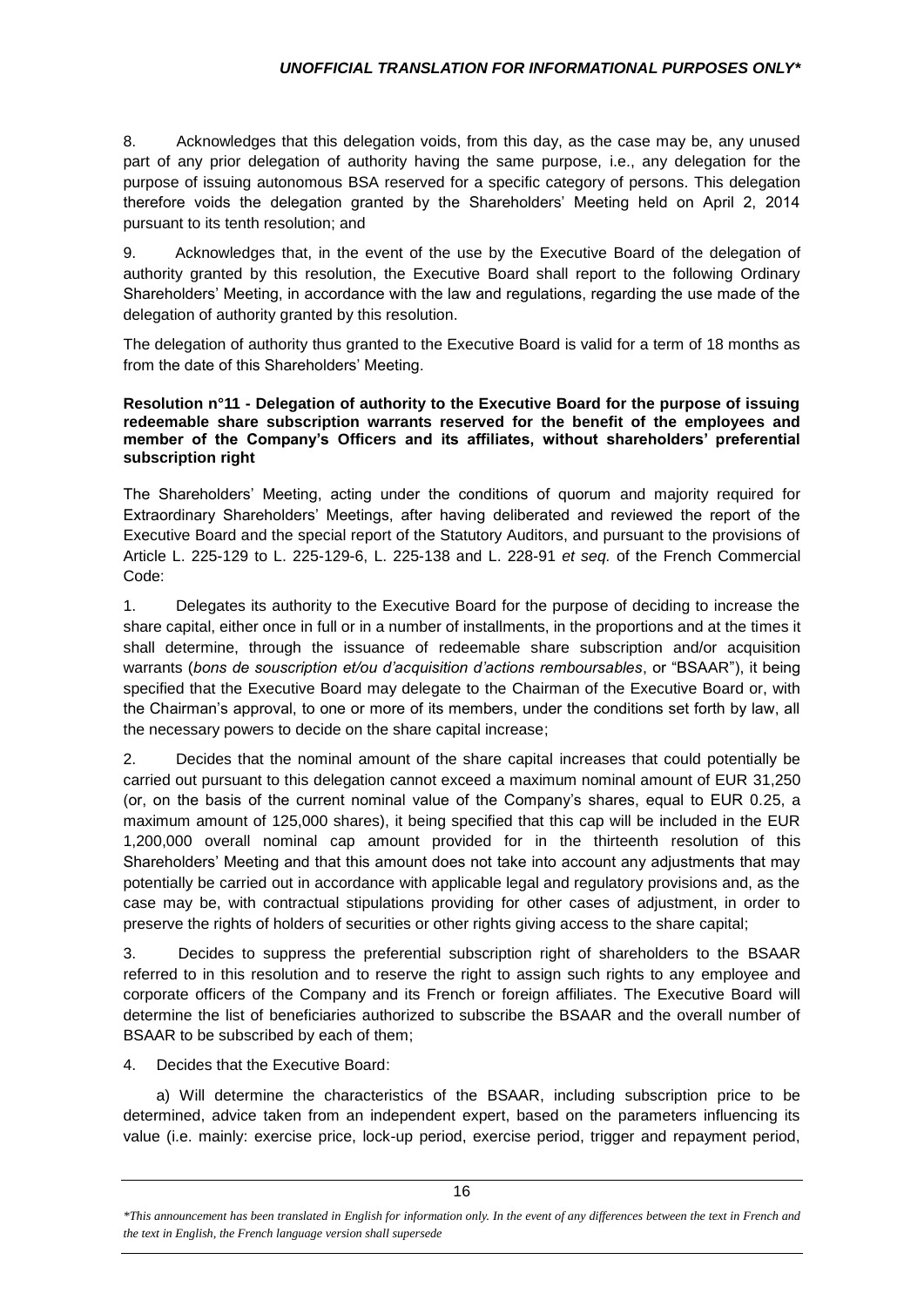interest rate, dividend policy, price and volatility of the Company's shares), if any, conditions of performance, the terms of the issue and the terms and conditions of the issuing contract;

 b) Will determine (i) the price of subscription or acquisition of shares upon exercise of the BSAAR provided that one BSAAR will give the right to subscribe to (or acquire) a share of the Company at a price at least equal to the volume-weighted average of the closing prices of the share noted during a period of a minimum of five consecutive trading days to a maximum of thirty consecutive trading days among the last thirty trading days preceding the date upon which the issuance price is set, and potentially be discounted by a maximum amount of 15% and; (ii) where appropriate, the conditions of performance;

5. Acknowledges that this delegation of authority automatically implies, for the benefit of the holders of BSAAR issued under this resolution, shareholders' renunciation of their preferential subscription right to shares to which the BSAAR give right;

6. Grants full powers to the Executive Board, with the power to sub-delegate pursuant to applicable legal and regulatory provisions, to take all measures, conclude all agreements and carry out all formalities to implement these issues of BSAAR, to acknowledge the completion of the resulting capital increases, to amend correspondingly the By-laws, and amend if deemed necessary (and subject to the approval of the holders of BSAAR) the contract issuing the BSAAR;

7. Decides that prior to using this delegation of authority, the Executive Board shall inform the Supervisory Board, including on the main characteristics of the BSAAR;

8. Acknowledges that this delegation voids, from this day, as the case may be, any unused part of any prior delegation of authority having the same purpose, i.e., any delegation for the purpose of issuing the BSAAR reserved for beneficiaries referred to in this resolution. This delegation therefore voids the delegation granted by the Shareholders' Meeting held on April 2, 2014 pursuant to its eleventh resolution; and

9. Acknowledges that, in the event of the use by the Executive Board of the delegation of authority granted by this resolution, the Executive Board shall report to the following Ordinary Shareholders' Meeting, in accordance with the law and regulations, regarding the use made of the delegation of authority granted by this resolution.

The delegation of authority thus granted to the Executive Board is valid for a term of 18 months as from the date of this Shareholders' Meeting.

#### **Resolution n°12 - Delegation of authority to the Executive Board for the purpose of issuing ordinary shares and/or securities giving access to the share capital of the Company for the benefit of the members of a company savings plan**

The Shareholders' Meeting, acting under the conditions of quorum and majority required for Extraordinary Shareholders' Meetings, after having deliberated and reviewed the report of the Executive Board and the special report of the Statutory Auditors, within the framework of the provisions of articles L. 3332-18 *et seq.* of the French Labor Code and of Article L. 225-138-1 of the French Commercial Code and in accordance with the provisions of Article L. 225-129-6 of that same Code:

1. Delegates all powers to the Executive Board for the purpose of increasing the Company's share capital, either once in full or in a number of installments, in the proportions and at the times it shall determine, by a maximum nominal amount of EUR 100,000 (or, on the basis of the current nominal value of the Company's shares, equal to EUR 0.25, a maximum amount of 400,000 shares), through the issuance of shares or other securities giving access to the share capital, reserved to members of a company savings plan of the Company and of French or foreign companies that are related to the Company under the conditions set forth in Article L. 225-180 of

*<sup>\*</sup>This announcement has been translated in English for information only. In the event of any differences between the text in French and the text in English, the French language version shall supersede*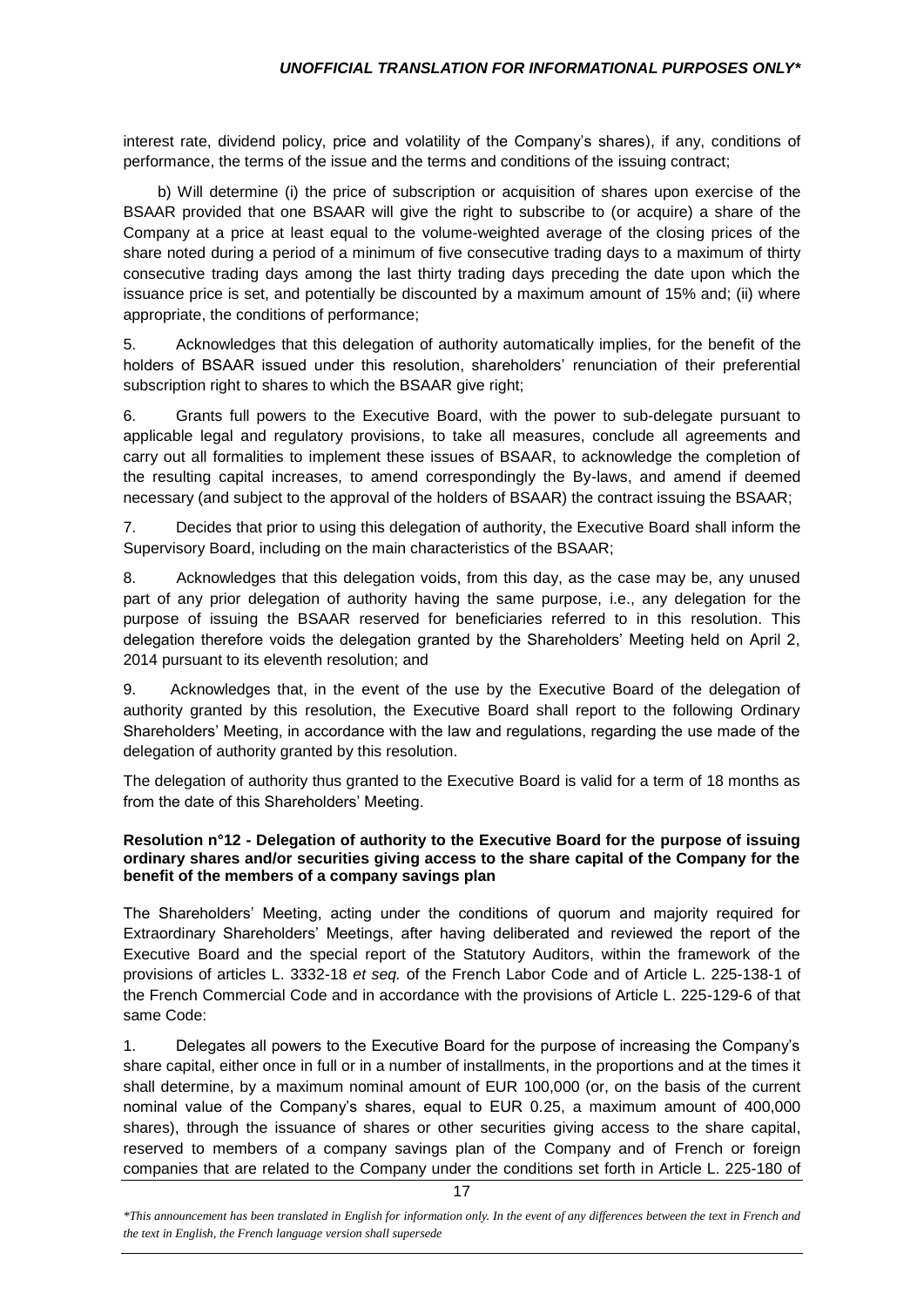the French Commercial Code and Article L. 3344-1 of the French Labor Code, it being specified that this amount will be included in the overall nominal cap amount of EUR 1,200,000 provided for in the thirteenth resolution of this Shareholders' Meeting;

2. Decides that the Executive Board will set the subscription price of the new shares , that will be equal to 80% of the average of the first listed prices of the Company's share on the Euronext Paris stock exchange during the twenty stock market trading days preceding the date of the decision setting the opening date for subscription when the duration of the lock-up period stipulated by the savings plan pursuant to Article L. 3332-25 *et seq.* of the French Labor Code is less than 10 years, and to 70% of this average when said lock-up period is greater than or equal to 10 years. Nevertheless, the Shareholders' Meeting expressly authorizes the Executive Board, if it thinks it appropriate, to reduce or cancel the above-mentioned discounts, within legal and regulatory limits, in order to take into account, among others, the applicable legal, accounting, tax and social security considerations in the countries where the members of a company savings plan benefiting from the capital increase reside;

3. The Executive Board will also have the power to substitute all or part of the discount with an allocation of free shares or other securities giving access to the Company's share capital, either existing or to be issued, it being specified that the total benefit resulting from the allocation and, as applicable, the discount mentioned above, may not exceed the total benefit that members of the savings plan would have received if that shortfall had been 20% or 30% when the lock-up period stipulated by the plan pursuant to articles L. 3332-25 et seq. of the French Labor Code is greater than or equal to 10 years;

4. Decides, pursuant to Article L. 3332-21 of the French Labor Code, that the Executive Board may also provide for the allocation, free of charge, of new or existing shares or other new or existing securities giving access to the Company's share capital, as an employer matching contribution, provided that their equivalent monetary value, valued at the subscription price, will not have the effect of exceeding the limits provided for in articles L. 3332-10 et seq. of the French Labor Code;

5. Decides to suppress, in favor of members of a company savings plan, the shareholders' preferential subscription rights to the new shares to be issued or to other securities giving access to the share capital, and to the securities to which such securities issued pursuant to this resolution gives access to;

6. Decides that the characteristics of the other securities giving access to the share capital will be decided by the Executive Board, under the conditions set forth by applicable regulations;

7. Decides that the Executive Board shall have all powers, with the power to delegate or subdelegate pursuant to applicable legal and regulatory provisions, to implement this resolution and, in particular, with respect to determining the terms and conditions of the transactions and deciding on the dates and terms of the issuances to be carried out pursuant to this delegation, setting the opening and closing dates of the subscription periods, the dividend entitlement dates (*dates de jouissance*) of the issued securities, determining the terms and conditions for paying up the shares and other securities giving access to the Company's share capital, determining the timeframe for such paying up of shares and, as applicable, of the securities giving access to the Company's share capital, requesting the created securities' admission to trading on the stock market wherever appropriate, announcing the completion of the share capital increases in the amount of the shares that will actually be subscribed, completing, directly or through an agent, any transactions and formalities in connection with share capital increases and, at its sole discretion and if it sees fit, deducting the costs of the share capital increases from the amount of premiums associated with those increases and withholding from that amount the sums necessary to increase the legal reserve to one-tenth of the new share capital after each share capital increase.

<sup>18</sup>

*<sup>\*</sup>This announcement has been translated in English for information only. In the event of any differences between the text in French and the text in English, the French language version shall supersede*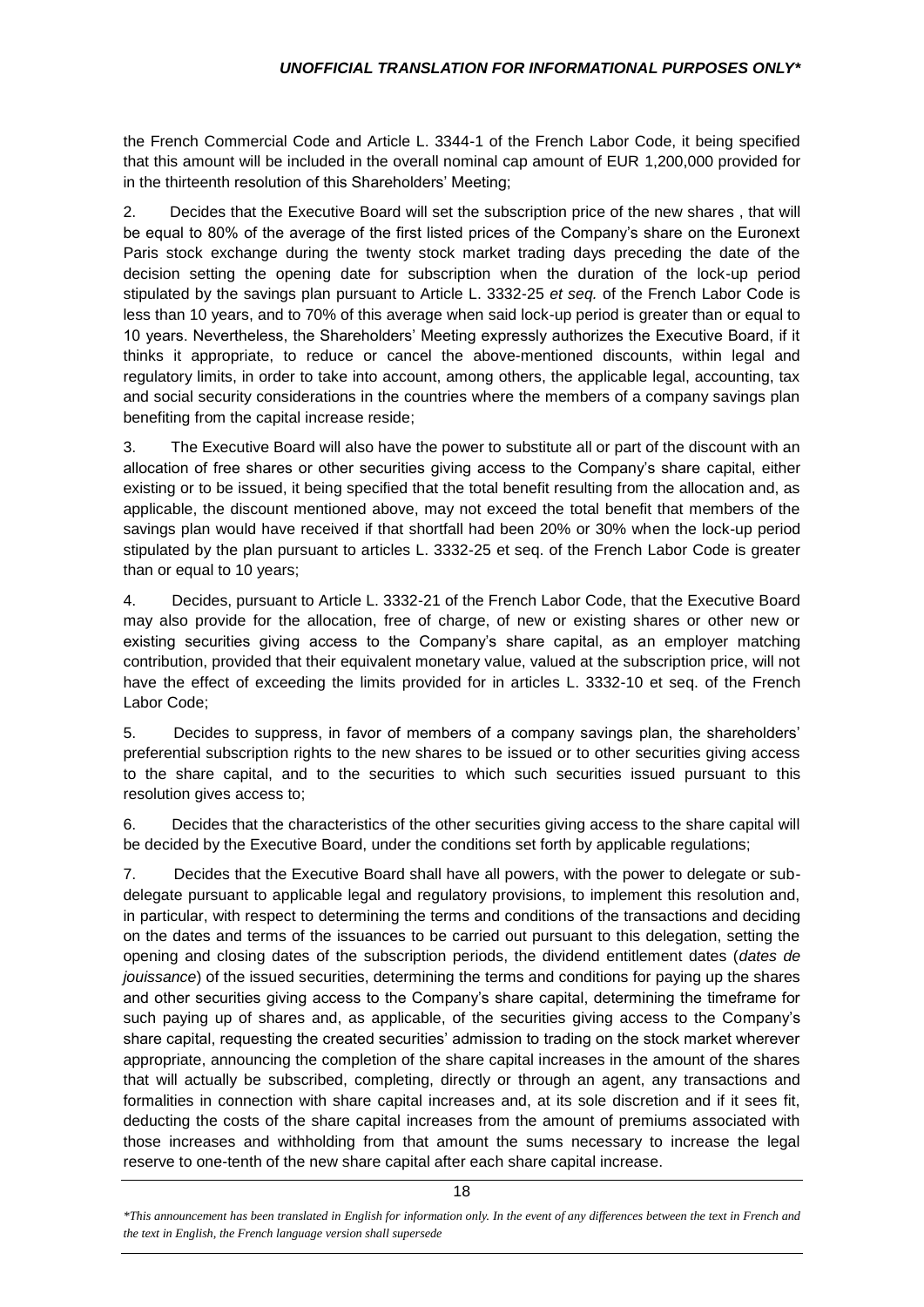The delegation thus granted to the Executive Board is valid for a term of 26 months as from the date of this Shareholders' Meeting.

## **Resolution n°13 - Overall cap applicable to the authorizations**

The Shareholders' Meeting, acting under the conditions of quorum and majority required for Extraordinary Shareholders' Meetings, after having deliberated, decides that the overall amount of the share capital increases that could potentially be carried out immediately and/or in the future pursuant to the second, the third, the fourth, the sixth, the seventh, the eighth, the ninth, the tenth, the eleventh and the twelfth resolutions of this Shareholders' Meeting cannot exceed an overall nominal amount of EUR 1,200,000 (or, on the basis of the current nominal value of the Company's shares, equal to EUR 0.25, a maximum amount of 4,800,000 shares, it being specified that this overall amount does not take into account any adjustments that may potentially be carried out in accordance with applicable legal and regulatory provisions and, as the case may be, with contractual stipulations providing for other cases of adjustment, in order to preserve the rights of holders of securities or other rights giving access to the share capital.

#### **Resolution n°14 - Delegation of power granted to the Executive Board for the purpose of cancelling all or part of the treasury shares of the Company, acquired pursuant to the authorization to repurchase shares**

The Shareholders' Meeting, acting under the conditions of quorum and majority required for Extraordinary Shareholders' Meetings, having reviewed the report of the Executive Board and the special report of the Statutory Auditors, subject to the adoption of the authorization allowing the Company to repurchase its own shares as detailed in the first resolution above, authorizes the Executive Board, pursuant to the provisions of Articles L. 225-209 *et seq.* of the French Commercial Code, to cancel, in the proportions and at the times it shall determine, once in full or in several installments, all or part of the Company's shares that the Company holds pursuant to the authorization granted to the Executive Board to repurchase the Company's shares, and to reduce the share capital by the overall nominal amount of the shares thus cancelled, within the limit of 10% of the share capital over a period of 24 months; it being reminded that this 10% limit applies to the Company's share capital, which may, if applicable, be adjusted according to transactions affecting the share capital that may occur subsequent to this Shareholders' Meeting.

The Shareholders' Meeting grants full power to the Executive Board, with the power to subdelegate under the conditions set forth by law, for the purpose of proceeding with said capital reduction, acknowledging its successful completion, adding the difference between the cancelled share repurchase price and their par value to all items relating to reserves or premiums, carrying out the corresponding amendments to the by-laws, as well as making any declarations to the *Autorité des Marchés Financiers*, complete any other formalities and, generally speaking, take any necessary action.

This authorization is granted for a term of 24 months as from the date of this Shareholders' Meeting. It voids, as from this day, as the case may be, any unused part of any prior delegation of authority granted to the Executive Board, having the same purpose, i.e., any delegation relating to the reducing of the share capital by cancellation of treasury shares. This delegation therefore voids the delegation granted by the Shareholders' Meeting held on April 2, 2014 pursuant to its fourteenth resolution.

# **Resolution n°15 - Powers for formalities**

The Shareholders' Meeting grants full powers to the holder of an original, a copy, or an excerpt of the minutes of these resolutions for the purpose of completing any legal formalities.

*<sup>\*</sup>This announcement has been translated in English for information only. In the event of any differences between the text in French and the text in English, the French language version shall supersede*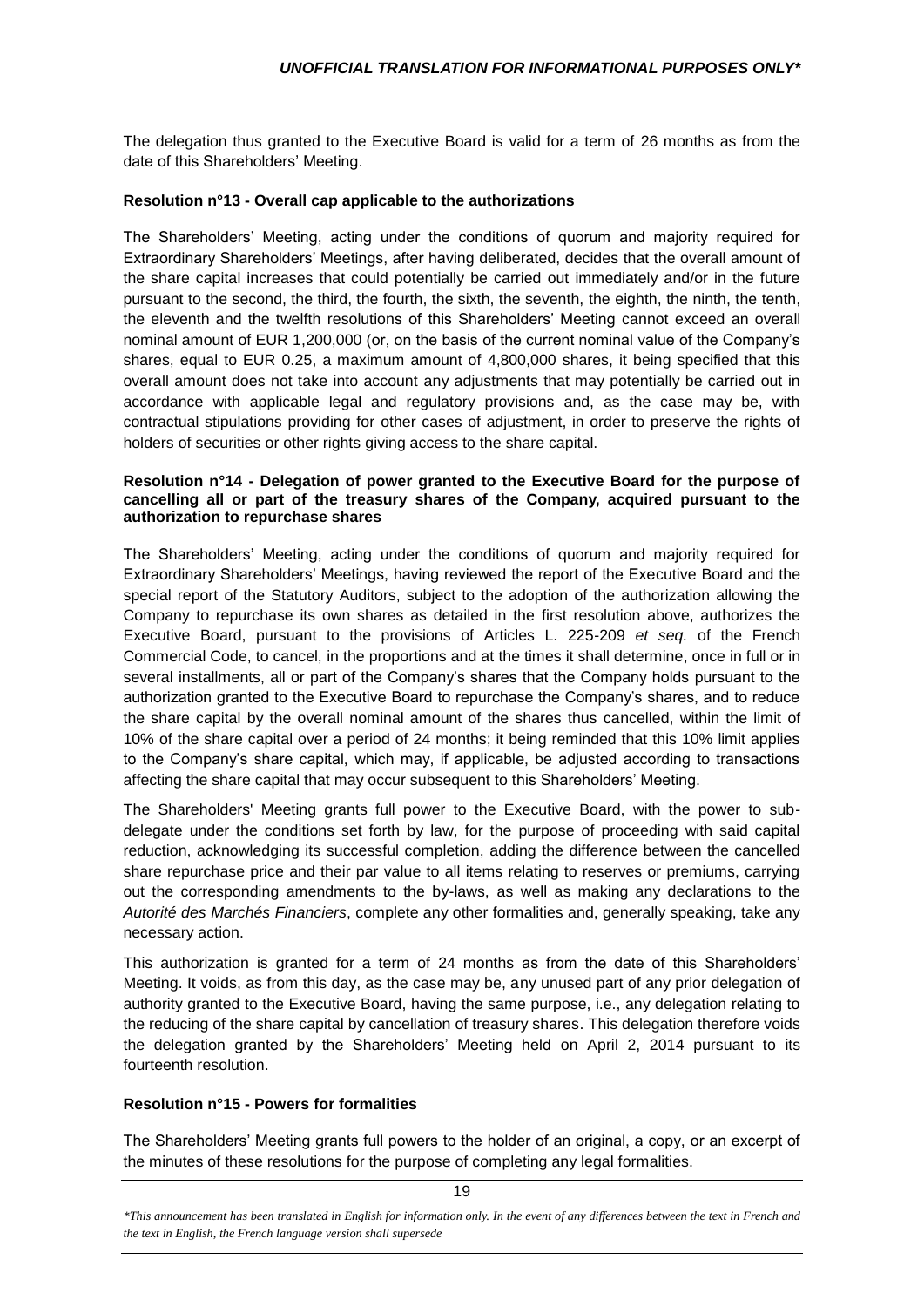\* \* \*

Every shareholder, regardless of the number of shares he owns, has the right to participate in the General Meeting, to be represented by a representative, to send a proxy without indication of the representative, in which case its voting rights will be exercised to approve the draft resolutions presented or approved by the Executive Board and reject other resolutions, or vote before the General Meeting by correspondence.

Any shareholder may be represented by his spouse, his partner with whom he entered into a civil partnership or by another shareholder of the Company or by any other person (physical or legal) of its choice. A shareholder who is represented by a person other than a spouse or partner with whom he entered into a civil partnership is informed by his agent of any fact enabling it to measure the risk to pursues an interest other than own pursuant to Article L. 225-106-1 of the French Commercial Code.

#### **To attend, vote by correspondence or be represented at the General Meeting**

In accordance with Article R. 225-85 of the French Commercial Code, it is justified the right to participate in the General Meeting by the registration of the shares in the shareholder's name or the name of the intermediary registered on his account on the second business day preceding the Meeting at midnight, Paris time:

- in the registered share accounts held by the Company's account-holder, Société Générale Securities Services, for shareholders owning registered shares;

- in the accounts of bearer shares held by the bank or financial intermediary, holding securities accounts for shareholders owning bearer shares.

The registration of the shares in the accounts of bearer shares held by the bank or financial intermediary is evidenced by a certificate of participation issued by the latter attached to the voting or proxy form or application for admission in the name of the shareholder or on behalf of the shareholder represented by the registered intermediary.

## **If you wish to attend the General Meeting**

To facilitate access to the shareholders at the General Meeting, it is recommended to shareholders to bring an admission card they can get as follows:

- the shareholders owning registered shares must request an admission card to the Company (Genfit,Financial Service, Parc Eurasanté, 885 Avenue Eugène Avinée, 59120 Loos) or to Société Générale Securities Services;

- holders of bearer shares must, at least two days before the date of the General Meeting, ask their financial intermediary a certificate of participation. The financial intermediary will then transmit this certificate to Société Générale Securities Services that will send to the shareholder an admission card. This certificate will also be issued to shareholders wishing to attend the meeting and who has not received the admission card at least two business days prior to the meeting at midnight, Paris time.

The day of the General Meeting, each shareholder must prove its quality during the registration process.

## **If you wish to vote by correspondence or establish a proxy**

*\*This announcement has been translated in English for information only. In the event of any differences between the text in French and the text in English, the French language version shall supersede*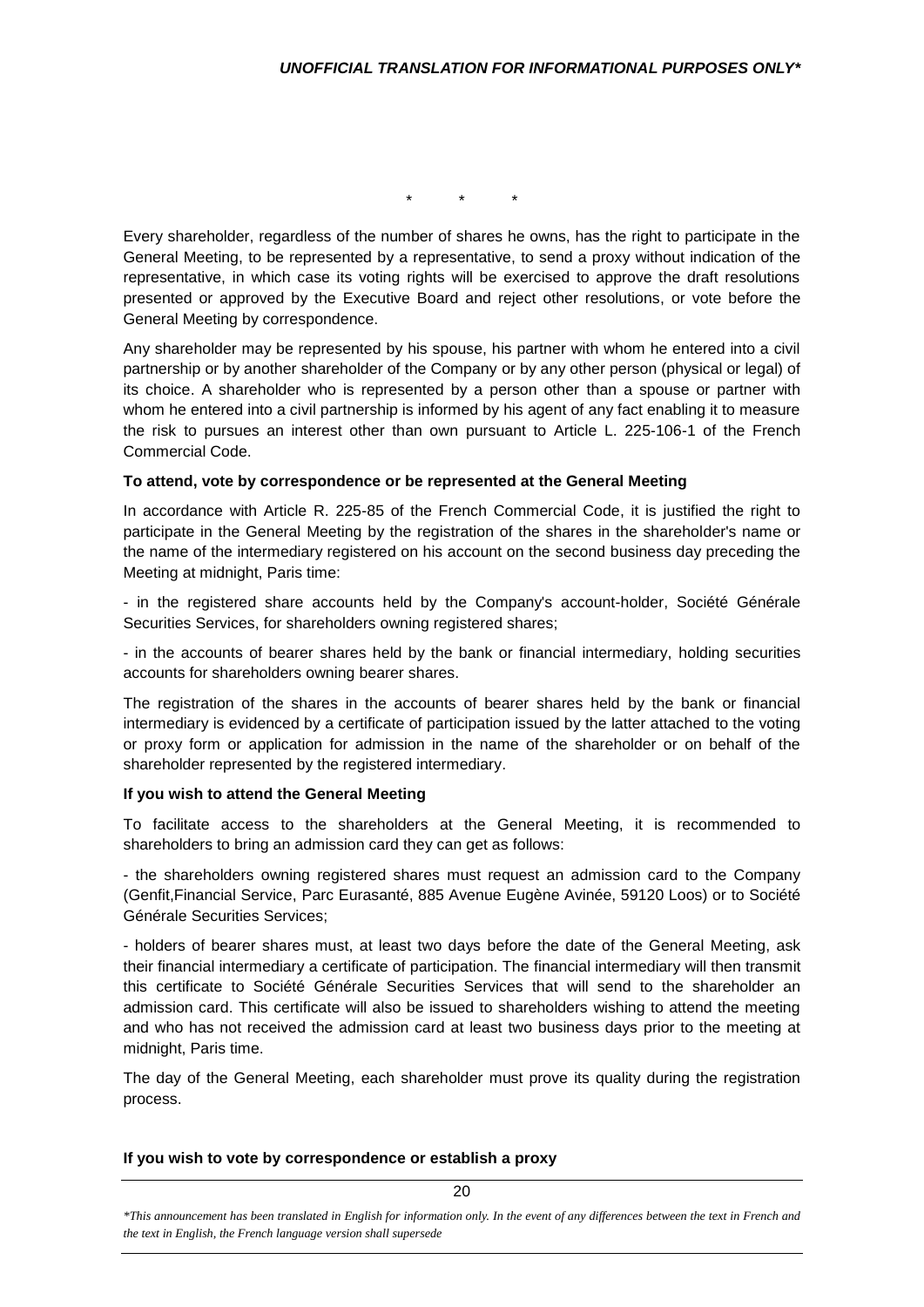The shareholder owning registered shares receives directly the voting or proxy form, together with the notice, that must be completed, signed and returned.

Holders of bearer shares must request a voting or proxy form to its authorized intermediary account-holder that will forward it together with a certificate of participation at Société Générale Securities Services, any request for voting or proxy form must have been received no later than six calendar days before the date of the General Meeting to be honoured, i.e. 18 February 2015, in accordance with Article R. 225-75 of the French Commercial Code.

The voting or proxy form will also be available at the headquarter of the Company.

To be counted, the voting form, once completed and signed, must be returned no later than three days prior to the General Meeting, i.e. on or before 21 February 2015.

In case of return of a proxy or voting form by correspondence through an intermediary, the Company reserves the right to examine said intermediary to find out the identity of voters.

Any shareholder, who has already voted by correspondence, sent a proxy or requested an admission card or a certificate of participation in accordance with Article R. 225-85 of the French Commercial Code will no longer have the option of choosing another mode of participation to the General Meeting.

In accordance with Article R. 225-85 of the French Commercial Code, any shareholder may transfer all or part of its shares after expressing its vote, sent a proxy or requested an admission card or a certificate of participation and before the General Meeting:

- if the transfer occurs before the second business day preceding the General Meeting at midnight, Paris time, the Company shall invalidate or amend, as appropriate, the vote by correspondence, the proxy, the admission card or certificate of participation. To this end, the authorized intermediary account-holder shall notify the transfer to the Company or to Société Générale Securities Services and provide the necessary information;

- if the sale occurs after the second business day preceding the General Meeting at midnight, Paris time, it does not have to be notified by the authorized intermediary or to be taken into consideration by the Company, notwithstanding any agreement to the contrary.

# **Application for registration of points or draft resolutions and written questions**

Registration points or draft resolutions to the agenda by shareholders representing at least 5% of the share capital of the Company should be sent to the headquarters (Genfit, Financial Service, Parc Eurasanté, 885 Avenue Eugène Avinée, 59120 Loos), by registered letter with acknowledgment of receipt, no later than the twenty-fifth day preceding the date of the General Meeting, without being addressed more than twenty days after the date of this notice letter. The authors of the application (i) justify at the application date the possession or representation of the portion of share capital required by the registration of the relevant securities in the accounts of registered shares held for the Company by Société Générale Securities Services, or in the accounts of bearer shares held by an authorized intermediary account and (ii) submit with their application a certificate evidencing the registration of their shares. Demand for a point to the agenda is motivated. The application for registration of draft resolutions is accompanied by the text of the draft resolutions, which may be accompanied by a brief explanatory statement. When the draft resolution on the presentation of a candidate to the Supervisory Board, it is accompanied by the information referred to in Article R. 225-83 5° of the French Commercial Code.

The review by the General Meeting of points or draft resolutions submitted by shareholders under the conditions above is subject to the submission by the applicants for a new certificate evidencing the registration of the shares in the same accounts on the second business day preceding the General Meeting at midnight, Paris time.

*<sup>\*</sup>This announcement has been translated in English for information only. In the event of any differences between the text in French and the text in English, the French language version shall supersede*